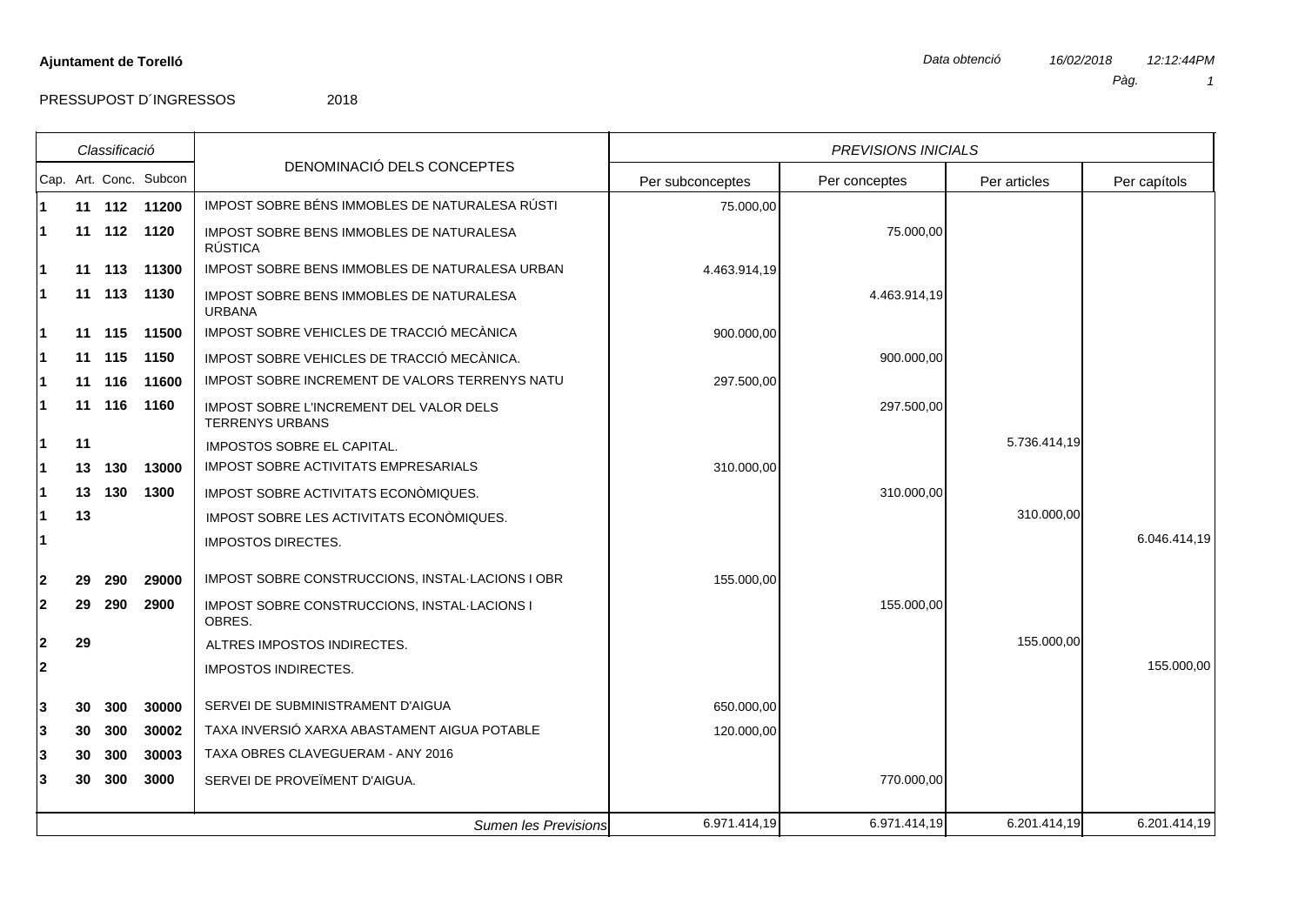|    | Classificació |        |                        |                                                                 |                  | <b>PREVISIONS INICIALS</b> |              |              |
|----|---------------|--------|------------------------|-----------------------------------------------------------------|------------------|----------------------------|--------------|--------------|
|    |               |        | Cap. Art. Conc. Subcon | DENOMINACIÓ DELS CONCEPTES                                      | Per subconceptes | Per conceptes              | Per articles | Per capítols |
| 3. |               | 30 301 | 30100                  | TAXA DE CLAVEGUERAM                                             | 150.000,00       |                            |              |              |
| 3  | 30            | 301    | 30102                  | TAXA INVERSIÓ CLAVEGUERAM                                       | 87.000,00        |                            |              |              |
| 3  | 30            | 301    | 3010                   | SERVEI DE CLAVEGUERAM.                                          |                  | 237.000,00                 |              |              |
| 3  | 30            | 302    | 30200                  | TAXA DE RECOLLIDA I TRACTAMENT DE DEIXALLES                     | 986.979,36       |                            |              |              |
| 3  | 30            | 302    | 3020                   | SERVEI DE RECOLLIDA D'ESCOMBRARIES.                             |                  | 986.979,36                 |              |              |
| 3  | 30            | 303    | 30300                  | SERVEI DE TRACTAMENT DE RESIDUS DE LA DEIXALLERI                | 1.994,00         |                            |              |              |
| 3  | 30            | 303    | 30301                  | TAXA VENDA DE RESIDUS INDUSTRIALS                               | 6,00             |                            |              |              |
| 3  | 30            | 303    | 3030                   | SERVEI DE TRACTAMENT DE RESIDUS.                                |                  | 2.000,00                   |              |              |
| 3  | 30            | 304    | 30400                  | CÀNON DE SANEJAMENT                                             | 524.000,00       |                            |              |              |
| 3  | 30            | 304    | 3040                   | CÀNON DE SANEJAMENT.                                            |                  | 524.000,00                 |              |              |
| 3  | 30            | 309    | 30900                  | TAXA DEL SERVEI DE CEMENTIRI                                    | 35.000,00        |                            |              |              |
| 3  | 30            | 309    | 3090                   | ALTRES TAXES PER PRESTACIÓ DE SERVEIS BÀSICS.                   |                  | 35.000,00                  |              |              |
| 3  | 30            |        |                        | TAXES PER LA PRESTACIÓ DE SERVEIS PÚBLICS BÀSICS.               |                  |                            | 2.554.979,36 |              |
| 3  | 31            | 313    | 31300                  | TAXA PER UTILITZACIÓ INSTAL. ESPORTIVES MPALS.                  | 40.000,00        |                            |              |              |
| 3  | 31            | 313    | 3130                   | SERVEIS ESPORTIUS.                                              |                  | 40.000,00                  |              |              |
| 3  | 31            | 319    | 31900                  | TAXA PER LA VENDA D'ENTRADES AL TEATRE CIRVIANUM                | 39.000,00        |                            |              |              |
| 3  | 31            | 319    | 31901                  | TAXA VENDA ENTRADES "TAQUILLATGE" TEATRE CIRVIA                 | 6,00             |                            |              |              |
| 3  | 31            | 319    | 31902                  | TAXA VENDA ENTRADES MUSEU TORNERIA                              | 1.600,00         |                            |              |              |
| 3  | 31            | 319    | 31903                  | TAXA VENDA ENTRADES PASTORETS                                   | 15.000,00        |                            |              |              |
| 3  |               | 31 319 | 3190                   | ALTRES TAXES PER PREST DE SERVIC DE CARÀCTER<br>PREFERENT       |                  | 55.606,00                  |              |              |
| 3  | 31            |        |                        | TAXES PER LA PREST DE SERVIC PÚBL DE CARÀCTER<br>SOCIAL I PREFE |                  |                            | 95.606,00    |              |
| 3. | 32            | 321    | 32100                  | TAXA PER OBTENCIÓ DE LLICÈNCIA URBANÍSTICA                      | 10.000,00        |                            |              |              |
| 3  |               | 32 321 | 3210                   | LLICÈNCIES URBANÍSTIQUES.                                       |                  | 10.000,00                  |              |              |
|    |               |        |                        |                                                                 |                  |                            |              |              |
|    |               |        |                        | <b>Sumen les Previsions</b>                                     | 8.862.149,55     | 8.861.999,55               | 8.851.999,55 | 6.201.414,19 |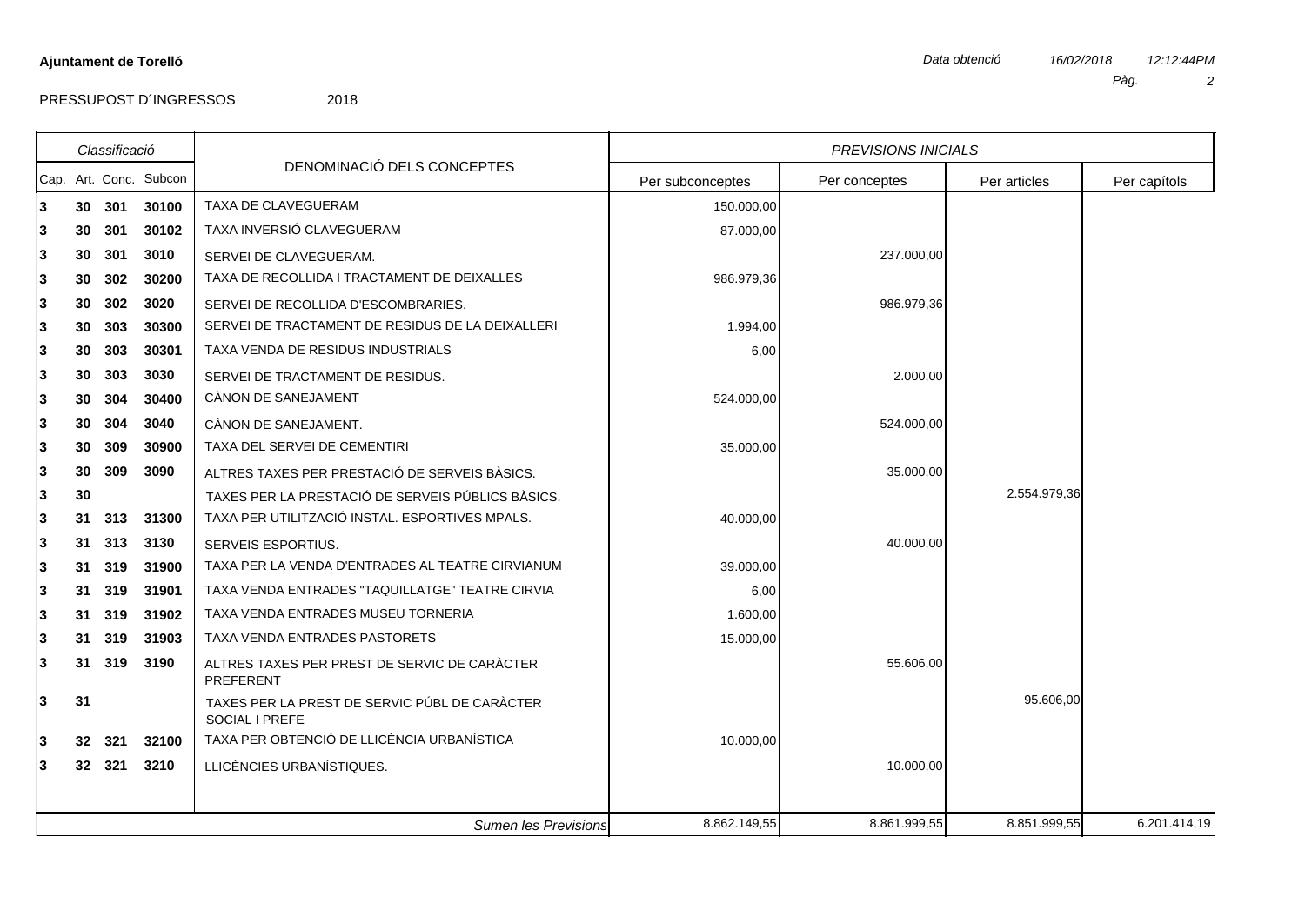|   | Classificació   |        |                        |                                                                                   | <b>PREVISIONS INICIALS</b> |               |              |              |  |
|---|-----------------|--------|------------------------|-----------------------------------------------------------------------------------|----------------------------|---------------|--------------|--------------|--|
|   |                 |        | Cap. Art. Conc. Subcon | DENOMINACIÓ DELS CONCEPTES                                                        | Per subconceptes           | Per conceptes | Per articles | Per capítols |  |
| 3 |                 | 32 322 | 32200                  | LLICÈNCIES DE 1a. OCUPACIÓ                                                        | 150,00                     |               |              |              |  |
|   |                 |        |                        | CÈDUL·LES HABITABILITAT                                                           |                            |               |              |              |  |
| 3 |                 | 32 322 | 32200                  | LLICÈNCIES DE 1a. OCUPACIÓ                                                        | 500,00                     |               |              |              |  |
|   |                 |        |                        | CÈDUL-LES HABITABILITAT                                                           |                            |               |              |              |  |
| 3 | 32 <sub>2</sub> | 322    | 3220                   | CEDULAS D'HABITABILITAT I LLICÈNCIES DE PRIMERA<br>OCUPACIÓ.                      |                            | 650,00        |              |              |  |
| 3 | 32              | 325    | 32500                  | TAXA PER EXPEDICIÓ DE DOCUMENTS                                                   | 14.000,00                  |               |              |              |  |
| 3 |                 | 32 325 | 32501                  | TAXA COMANDAMENTS ACCES NUCLI ANTIC                                               |                            |               |              |              |  |
| 3 |                 | 32 325 | 3250                   | TAXA PER EXPEDICIÓ DE DOCUMENTS.                                                  |                            | 14.000,00     |              |              |  |
| 3 |                 | 32 326 | 32600                  | TAXA PER RETIRADA DE VEHICLES DE LA VIA PÚBLICA                                   | 10.000,00                  |               |              |              |  |
| 3 |                 | 32 326 | 3260                   | TAXA PER RETIRADA DE VEHICLES.                                                    |                            | 10.000.00     |              |              |  |
| 3 |                 | 32 329 | 32900                  | TAXA XERRADES I VISITES MUSEU DE LA TORNERIA<br>TAXA OBTENCIÓ LLICÈNCIA AMBIENTAL | 7.000,00                   |               |              |              |  |
| 3 |                 | 32 329 | 32900                  | TAXA XERRADES I VISITES MUSEU DE LA TORNERIA<br>TAXA OBTENCIÓ LLICÈNCIA AMBIENTAL | 2.400,00                   |               |              |              |  |
| 3 | 32 <sub>2</sub> | 329    | 3290                   | ALTRES TAXES PER LA REALIZAC DE ACTIVID DE<br><b>COMPET LOCAL</b>                 |                            | 9.400,00      |              |              |  |
| 3 | 32              |        |                        | TAXES PER LA REALIZAC DE ACTIVID DE COMPETÈNCIA<br>LOCAL.                         |                            |               | 44.050,00    |              |  |
| 3 | 33 <sup>2</sup> | 331    | 33100                  | TAXA ENTRADA VEHICLES A TRAVÉS VORERES                                            | 100.916,75                 |               |              |              |  |
| 3 |                 | 33 331 | 3310                   | TAXA PER ENTRADA DE VEHICLES.                                                     |                            | 100.916,75    |              |              |  |
| 3 |                 | 33 332 | 33200                  | TAXA UTILITZ, PRIV, O APROF, ESPEC, EMPR, EXPL, SERV                              | 130.000,00                 |               |              |              |  |
| 3 |                 | 33 332 | 3320                   | TAXA UTIL PRIVAT O APROVE ESP PER EMP EXPL<br>D'ÉSSER DE SUM                      |                            | 130.000,00    |              |              |  |
| 3 |                 | 33 333 | 33300                  | TAXA APROF. UTILITZ. PRIV. O APROF. ESPEC. EMPR. SER                              | 1.000,00                   |               |              |              |  |
| 3 |                 | 33 333 | 3330                   | TAXA PER UTIL PRIVAT O APROVE ESP PER EMP EXPL DE<br><b>SER TELEC</b>             |                            | 1.000,00      |              |              |  |
| 3 |                 | 33 335 | 33500                  | TAXA OCUPACIÓ VIA PÚBLICA AMB TERRASSES.                                          | 6.500,00                   |               |              |              |  |
|   |                 |        |                        | <b>Sumen les Previsions</b>                                                       | 9.134.466,30               | 9.127.966,30  | 8.896.049,55 | 6.201.414,19 |  |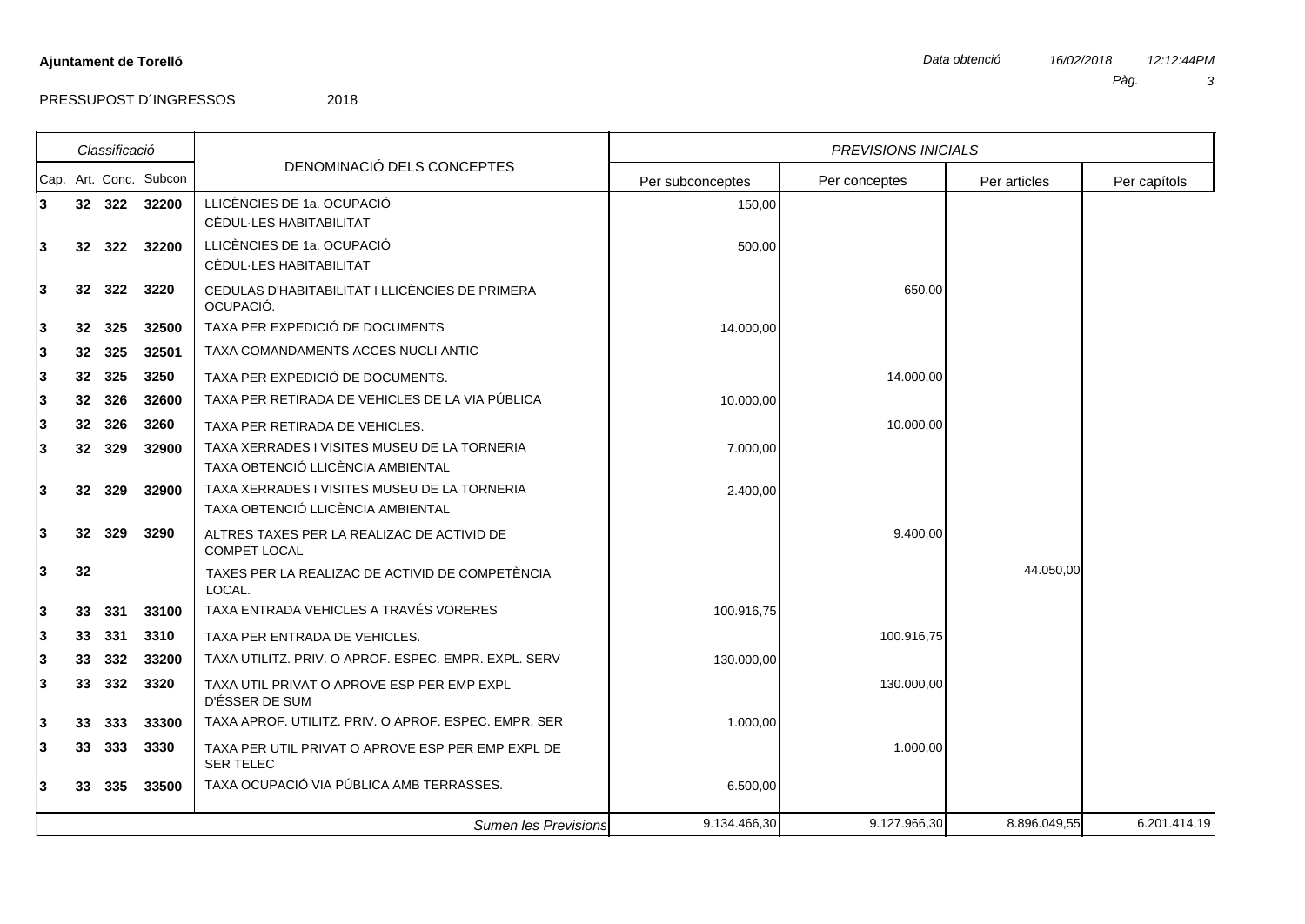|        |          | Classificació |                        |                                                                                                          |                  | <b>PREVISIONS INICIALS</b> |              |              |
|--------|----------|---------------|------------------------|----------------------------------------------------------------------------------------------------------|------------------|----------------------------|--------------|--------------|
|        |          |               | Cap. Art. Conc. Subcon | DENOMINACIÓ DELS CONCEPTES                                                                               | Per subconceptes | Per conceptes              | Per articles | Per capítols |
| 3      |          | 33 335        | 3350                   | TAXA PER OCUPACIÓ DE LA VIA PÚBLICA AMB<br>TERRASSES.                                                    |                  | 6.500,00                   |              |              |
| 3      | 33       | 338           | 33800                  | COMPENSACIÓ DE TELEFONICA DE ESPAÑA, S.A.                                                                | 47.200,00        |                            |              |              |
| 3      | 33       | 338           | 3380                   | COMPENSACIÓ DE TELEFÒNICA D'ESPANYA S.A.                                                                 |                  | 47.200,00                  |              |              |
| 3      | 33       | 339           | 33900                  | TAXA OCUPACIÓ VIA PÚBLICA TAXIS<br>TAXA OCUPACIÓ VIA PÚBLICA AMB RUNES                                   | 4.000,00         |                            |              |              |
| 3      | 33       | 339           | 33900                  | TAXA OCUPACIÓ VIA PÚBLICA TAXIS<br>TAXA OCUPACIÓ VIA PÚBLICA AMB RUNES                                   | 6,00             |                            |              |              |
| 3      | 33       | 339           | 33901                  | TAXA OCUPACIÓ VIA PÚBLICA CASETES VENDA                                                                  | 6.800,00         |                            |              |              |
| 3      | 33       | 339           | 33902                  | TAXA OCUPACIÓ MERCAT SETMANAL                                                                            | 33.000,00        |                            |              |              |
| 3      | 33       | 339           | 3390                   | ALTRES TAXES PER UTILITZACIÓ PRIVATIVA DEL DOMINI<br>PÚBLIC.                                             |                  | 43.806,00                  |              |              |
| 3      | 33       |               |                        | TAXES PER UTILIZAC PRIVAT O EL APROVECH ESP DEL<br>DOM PÚB LOC                                           |                  |                            | 329.422,75   |              |
| 3      | 34       | 341           | 34100                  | PREU PÚBLIC SERVEI TELEASSISTÈNCIA                                                                       | 33.500,00        |                            |              |              |
| 3      | 34       | 341           | 3410                   | SERVEIS ASSISTENCIALS.                                                                                   |                  | 33.500,00                  |              |              |
| 3      | 34       | 342           | 34200                  | PREU PÚBLIC CURSOS DE FORMACIÓ                                                                           | 1.200,00         |                            |              |              |
| 3      | 34       | 342           | 3420                   | SERVEIS EDUCATIUS.                                                                                       |                  | 1.200,00                   |              |              |
| 3      | 34       | 344           | 34400                  | FALQUES PUBLICITÀRIES DE RÀDIO ONA                                                                       | 2.500,00         |                            |              |              |
| 3      | 34       | 344           | 3440                   | ENTRADES A MUSEUS, EXPOSICIONS, ESPECTACLES.                                                             |                  | 2.500,00                   |              |              |
| 3<br>3 | 34<br>35 | 350           | 35000                  | PREUS PÚBLICS.<br>CONTRIBUCIONS ESPECIALS C. GIRAVOLT<br>CONTRIBUCIONS ESPECIALS C. NOU I CORREDOR DE CA |                  |                            | 37.200,00    |              |
| 3      | 35       | 350           | 35000                  | CONTRIBUCIONS ESPECIALS C. GIRAVOLT<br>CONTRIBUCIONS ESPECIALS C. NOU I CORREDOR DE CA                   |                  |                            |              |              |
| 3      | 35       | 350           | 3500                   | PER A L'EXECUCIÓ D'OBRES.                                                                                |                  |                            |              |              |
| 3      | 35       |               |                        | CONTRIBUCIONS ESPECIALS.                                                                                 |                  |                            |              |              |
|        |          |               |                        | <b>Sumen les Previsions</b>                                                                              | 9.262.672,30     | 9.262.672,30               | 9.262.672,30 | 6.201.414,19 |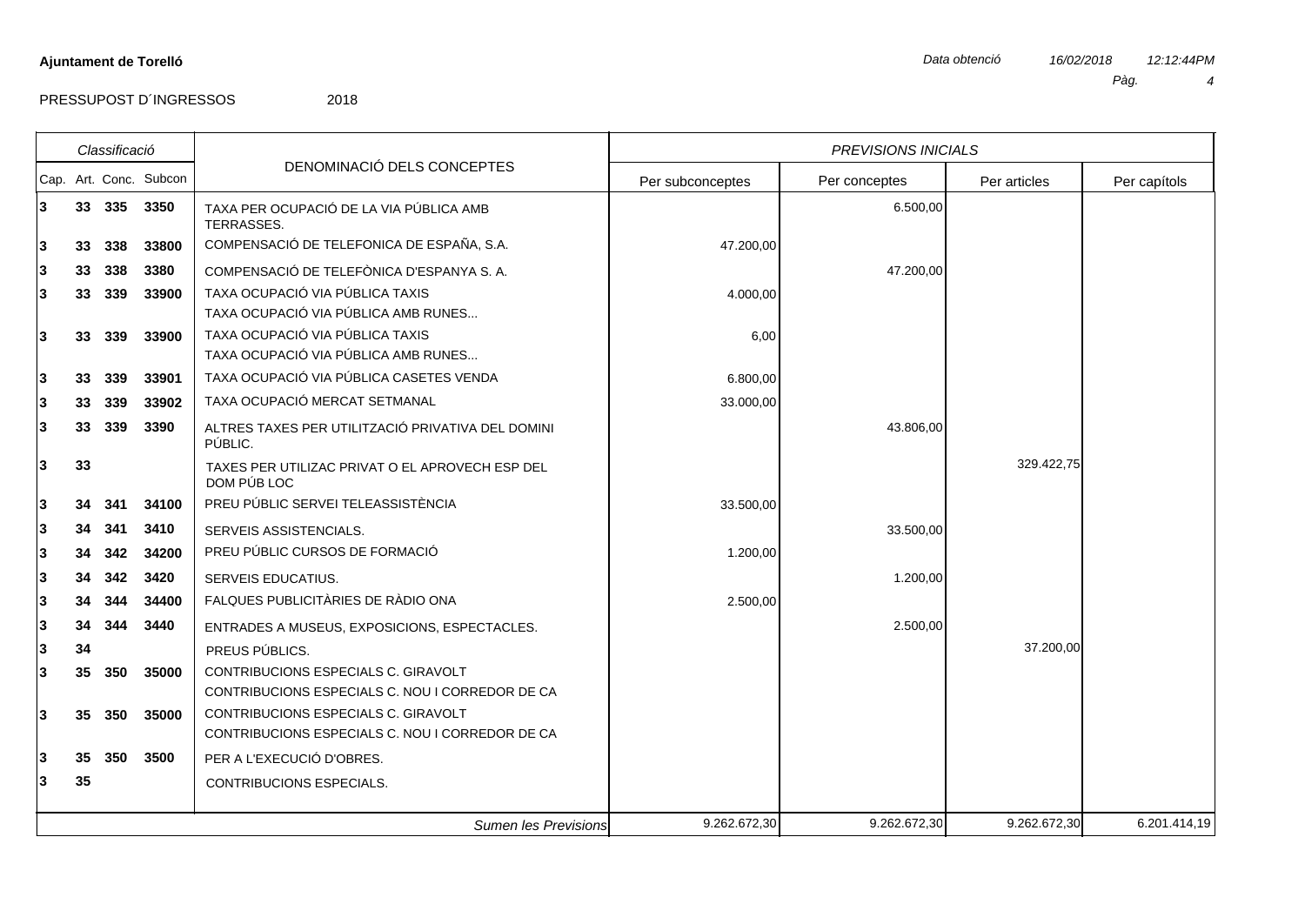PRESSUPOST D'INGRESSOS 2018

## *Classificació* Cap. Art. Conc. Subcon DENOMINACIÓ DELS CONCEPTES *PREVISIONS INICIALS* Per conceptes | Per articles | Per capítols Per subconceptes **3 36 360 36000** VENDES SUBPRODUCTES TRACTAMENT DEIXALLES 10.000,00 **3 36 360 36001** VENDES PRODUCTES MUSEU 100,00 **3 36 360 3600** VENDES. 10.100,00 **3 36** VENDES. 10.100,00 **3 38 389 38900** REINTEGRAMENTS DE PRESSUPOSTOS TANCATS 6,00 **3 38 389 38901** REINTEGRAMENT DESPESES CONTAMINACIÓ EQÜIFER **3 38 389 38902** REINTEGRAMENT OBRES EXECUCIO SUBSIDIÀRIA 6,00 **3 38 389 3890** ALTRES REINTEGRAMENTS D'OPERACIONS CORRENTS. 12,00 **3 38** REINTEGRAMENTS D'OPERACIONS CORRENTS. 12,00 **3 39 391 39100** MULTES PER INFRACCIONS URBANÍSTIQUES. 6.000,00 **3 39 391 39110** SANCIONS PER INFRACCIONS DE COMERC 6,00 **3 39 391 39120** SANCIONS PER INFRACCIONS DE TRÀNSIT 140.000,00 **3 39 391 39130** SANCIONS SALUT PÚBLICA 6,00 **3 39 391 39140** SANCIONS D ORDRE PÚBLIC 2.000,00 **3 39 391 39190** ALTRES MULTES I SANCIONS. 6,00 **3 39 391 3919** MULTES. 148.018,00 **3 39 392 39200** RECÀRREC PER EXTEMPORANEITAT 6,00 **3 39 392 39210** RECÀRREC EXECUTIU. 6.000,00 **3 39 392 3921 EXECAR DEL PERÍODE EJEC I PER DECLAR EXTEMP 6.006,00** SENSE REQUER PREV **3 39 393 39300** INTERESSOS DE DEMORA 15.000,00 **3 39 393 3930** INTERESSOS DE DEMORA. 15.000,00 **3 39 398 39800** INDEMNITZACIONS D'ASSEGURANCES DE NO VIDA 5.000,00 INDEMNITZACIONS D'ASSEGURANCES DE NO VIDA. ENSE INDEMNITZACIONS D'ASSEGURANCES DE NO VIDA

*Sumen les Previsions* 9.446.808,30 9.441.808,30 9.272.784,30 6.201.414,19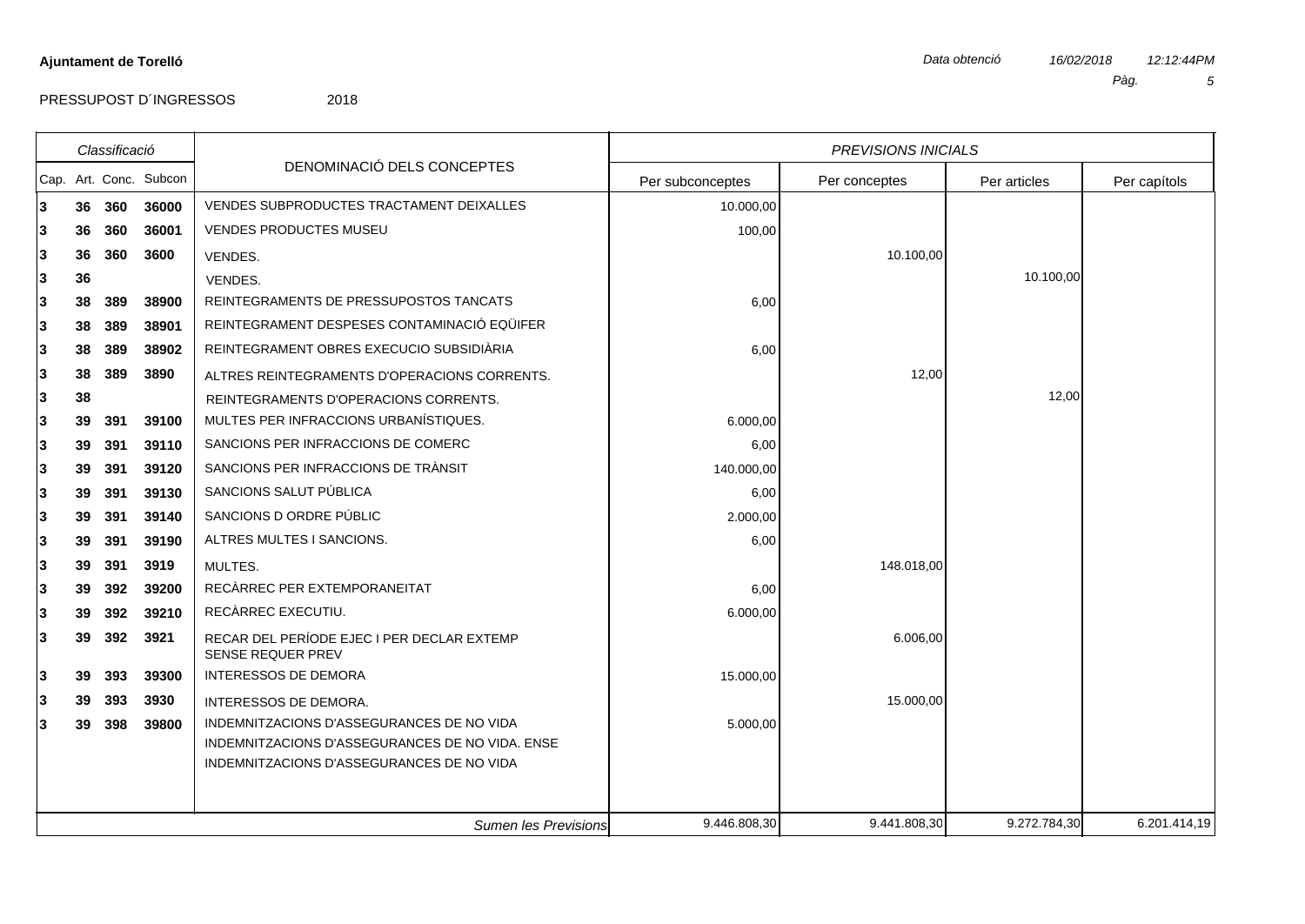$\overline{\phantom{a}}$ 

PRESSUPOST D'INGRESSOS 2018

┱

|   |    | Classificació |                        |                                                                                              |                  | <b>PREVISIONS INICIALS</b> |               |              |
|---|----|---------------|------------------------|----------------------------------------------------------------------------------------------|------------------|----------------------------|---------------|--------------|
|   |    |               | Cap. Art. Conc. Subcon | DENOMINACIÓ DELS CONCEPTES                                                                   | Per subconceptes | Per conceptes              | Per articles  | Per capítols |
| 3 |    | 39 398        | 39800                  | INDEMNITZACIONS D'ASSEGURANCES DE NO VIDA                                                    |                  |                            |               |              |
|   |    |               |                        | INDEMNITZACIONS D'ASSEGURANCES DE NO VIDA. ENSE                                              |                  |                            |               |              |
|   |    |               |                        | INDEMNITZACIONS D'ASSEGURANCES DE NO VIDA                                                    |                  |                            |               |              |
| 3 | 39 | 398           | 39800                  | INDEMNITZACIONS D'ASSEGURANCES DE NO VIDA                                                    |                  |                            |               |              |
|   |    |               |                        | INDEMNITZACIONS D'ASSEGURANCES DE NO VIDA. ENSE<br>INDEMNITZACIONS D'ASSEGURANCES DE NO VIDA |                  |                            |               |              |
| 3 | 39 | 398           | 3980                   |                                                                                              |                  | 5.000,00                   |               |              |
|   |    |               |                        | INDEMNITZACIONS D'ASSEGURANCES DE NO VIDA.<br>RECURSOS EVENTUALS.                            |                  |                            |               |              |
| 3 | 39 | 399           | 39900                  |                                                                                              | 41.000,00        |                            |               |              |
| 3 | 39 | 399           | 3990                   | ALTRES INGRESSOS DIVERSOS.                                                                   |                  | 41.000,00                  |               |              |
| 3 | 39 |               |                        | ALTRES INGRESSOS.                                                                            |                  |                            | 215.024,00    |              |
| 3 |    |               |                        | TAXES, PREUS PÚBLICS I ALTRES INGRESSOS.                                                     |                  |                            |               | 3.286.394,11 |
| 4 | 42 | 420           | 42000                  | PARTICIPACIÓ EN ELS TRIBUTS DE L'ESTAT.                                                      | 2.324.663,82     |                            |               |              |
|   | 42 | 420           | 42020                  | COMPENSACIÓ IMPOST ACTIVITATS ECONÒMIQUES                                                    | 260.000,00       |                            |               |              |
|   | 42 | 420           | 42021                  | COMPENSACIÓ PER ALTRES BENEFICIS FISCALS                                                     | 10.000,00        |                            |               |              |
|   | 42 | 420           | 4202                   | DE L'ADMINISTRACIÓ GENERAL DE L'ESTAT.                                                       |                  | 2.594.663,82               |               |              |
|   | 42 | 421           | 42100                  | INSTITUT NACIONAL D'ESTADÍSTICA                                                              |                  |                            |               |              |
|   | 42 | 421           | 4210                   | D'ORGANISMES AUTÒNOMS I AGÈNCIES ESTATALS.                                                   |                  |                            |               |              |
| 4 | 42 |               |                        | DE L'ADMINISTRACIÓ DE L'ESTAT.                                                               |                  |                            | 2.594.663,82  |              |
| 4 | 45 | 450           | 45001                  | TRANSF. GENERALITAT TAULA DE SALUT                                                           | 83.575,00        |                            |               |              |
|   |    |               |                        | PARTICIPACIÓ EN ELS TRIBUTS DE LA GENERALITAT DE C                                           |                  |                            |               |              |
| 4 | 45 | 450           | 45001                  | TRANSF. GENERALITAT TAULA DE SALUT                                                           | 8.000,00         |                            |               |              |
|   |    |               |                        | PARTICIPACIÓ EN ELS TRIBUTS DE LA GENERALITAT DE C                                           |                  |                            |               |              |
|   | 45 | 450           | 45002                  | PUOSC, LINEA DE MANTENIMENT I CONSERVACIÓ 2017                                               |                  |                            |               |              |
|   | 45 | 450           | 45005                  | TRANSF. GENERALITAT PER PARTICIPACIO, DINAMITZAC                                             | 5.808,39         |                            |               |              |
|   | 45 | 450           | 45030                  | TRANSF. CORRENTS MANTENIM. ESCOLA MARTA MATA E                                               | 20.000,00        |                            |               |              |
|   |    |               |                        |                                                                                              |                  |                            |               |              |
|   |    |               |                        | <b>Sumen les Previsions</b>                                                                  | 12.199.855,51    | 12.082.472,12              | 12.082.472,12 | 9.487.808,30 |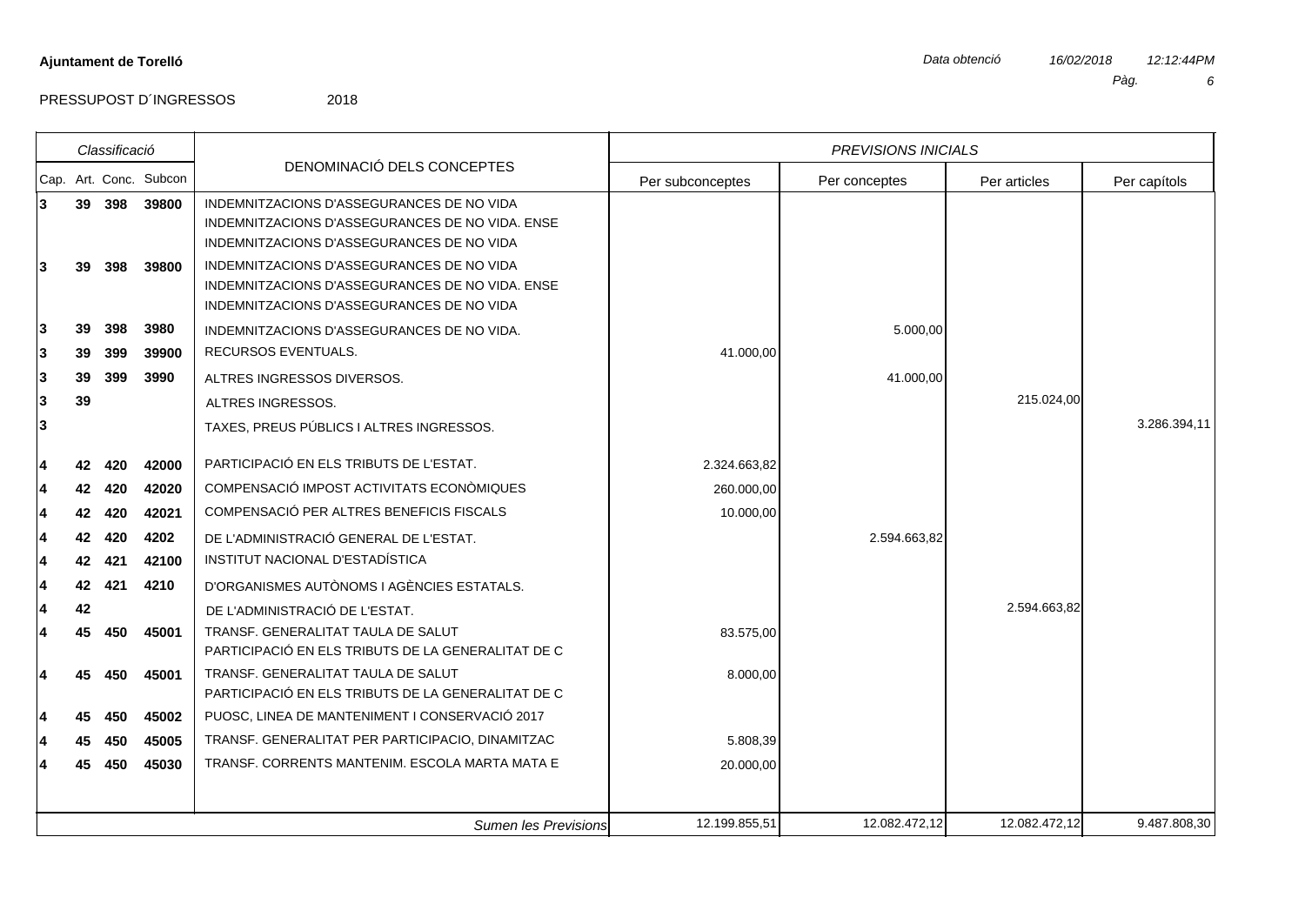|    | Classificació |                        |                                                  |                  | <b>PREVISIONS INICIALS</b> |               |              |
|----|---------------|------------------------|--------------------------------------------------|------------------|----------------------------|---------------|--------------|
|    |               | Cap. Art. Conc. Subcon | DENOMINACIÓ DELS CONCEPTES                       | Per subconceptes | Per conceptes              | Per articles  | Per capítols |
|    | 45 450        | 45050                  | PROGRAMA GARANTIA JUVENIL 2017                   |                  |                            |               |              |
|    |               |                        | TRAN CTES EN CUMPL CONVILES SEVES AMBIC.A EN MA  |                  |                            |               |              |
|    |               |                        | SERVEI OCUPACIÓ PROGRAMA GARANTIA JUVENIL        |                  |                            |               |              |
|    | 450           | 45050                  | PROGRAMA GARANTIA JUVENIL 2017                   |                  |                            |               |              |
|    |               |                        | TRAN CTES EN CUMPL CONV LES SEVES AMB C.A EN MA  |                  |                            |               |              |
|    |               |                        | SERVEI OCUPACIÓ PROGRAMA GARANTIA JUVENIL        |                  |                            |               |              |
| 45 | 450           | 45050                  | PROGRAMA GARANTIA JUVENIL 2017                   |                  |                            |               |              |
|    |               |                        | TRAN CTES EN CUMPL CONVILES SEVES AMBIC.A EN MA  |                  |                            |               |              |
|    |               |                        | SERVEI OCUPACIÓ PROGRAMA GARANTIA JUVENIL        |                  |                            |               |              |
|    | 450           | 45060                  | TRANSF. CORRENTS CONVENIS GENERALITAT PISOS LL   | 9.000,00         |                            |               |              |
|    |               |                        | TRANSF. CORRENTS CONVENIS GENERALITAT PISOS LL   |                  |                            |               |              |
| 45 | 450           | 45060                  | TRANSF. CORRENTS CONVENIS GENERALITAT PISOS LL   |                  |                            |               |              |
|    |               |                        | TRANSF. CORRENTS CONVENIS GENERALITAT PISOS LL   |                  |                            |               |              |
| 45 | 450           | 45061                  | TRANSF, CORRENTS CONVENIS GENERALITAT NITS Q     | 59.772,98        |                            |               |              |
|    |               |                        | TRANSF. CORRENTS CONVENIS GENERALITAT LLEI DE B  |                  |                            |               |              |
| 45 | 450           | 45061                  | TRANSF, CORRENTS CONVENIS GENERALITAT NITS Q     |                  |                            |               |              |
|    |               |                        | TRANSF. CORRENTS CONVENIS GENERALITAT LLEI DE B  |                  |                            |               |              |
| 45 | 450           | 45062                  | TRANSF, CORRENTS CONVENIS GENE, FESTUS           |                  |                            |               |              |
| 45 | 450           | 45065                  | DE L'ADMINISTRACIÓ GENERAL DE LES COMUNITATS AUT |                  |                            |               |              |
| 45 | 450           | 45080                  | SUBV. CORRENTS GENERALITAT DE CATALUNYA FESTU    | 5.000,00         |                            |               |              |
|    |               |                        | ALTRES SUBVENCIONS CORRENTS DE LA GENERALITAT D  |                  |                            |               |              |
|    |               |                        | TRANSFERENCIA GENERALITAT JUTJAT DE PAU          |                  |                            |               |              |
|    | 450           | 45080                  | SUBV. CORRENTS GENERALITAT DE CATALUNYA FESTU    |                  |                            |               |              |
|    |               |                        | ALTRES SUBVENCIONS CORRENTS DE LA GENERALITAT D  |                  |                            |               |              |
|    |               |                        | TRANSFERENCIA GENERALITAT JUTJAT DE PAU          |                  |                            |               |              |
|    | 450           | 45080                  | SUBV. CORRENTS GENERALITAT DE CATALUNYA FESTU    | 16.000,00        |                            |               |              |
|    |               |                        | ALTRES SUBVENCIONS CORRENTS DE LA GENERALITAT D  |                  |                            |               |              |
|    |               |                        | TRANSFERENCIA GENERALITAT JUTJAT DE PAU          |                  |                            |               |              |
|    | 450           | 45081                  | APORTACIÓ DESPESES ELECCIONS AL PARLAMENT DE C   | 3.322,00         |                            |               |              |
|    |               |                        | Sumen les Previsions                             | 12.292.950,49    | 12.082.472,12              | 12.082.472,12 | 9.487.808,30 |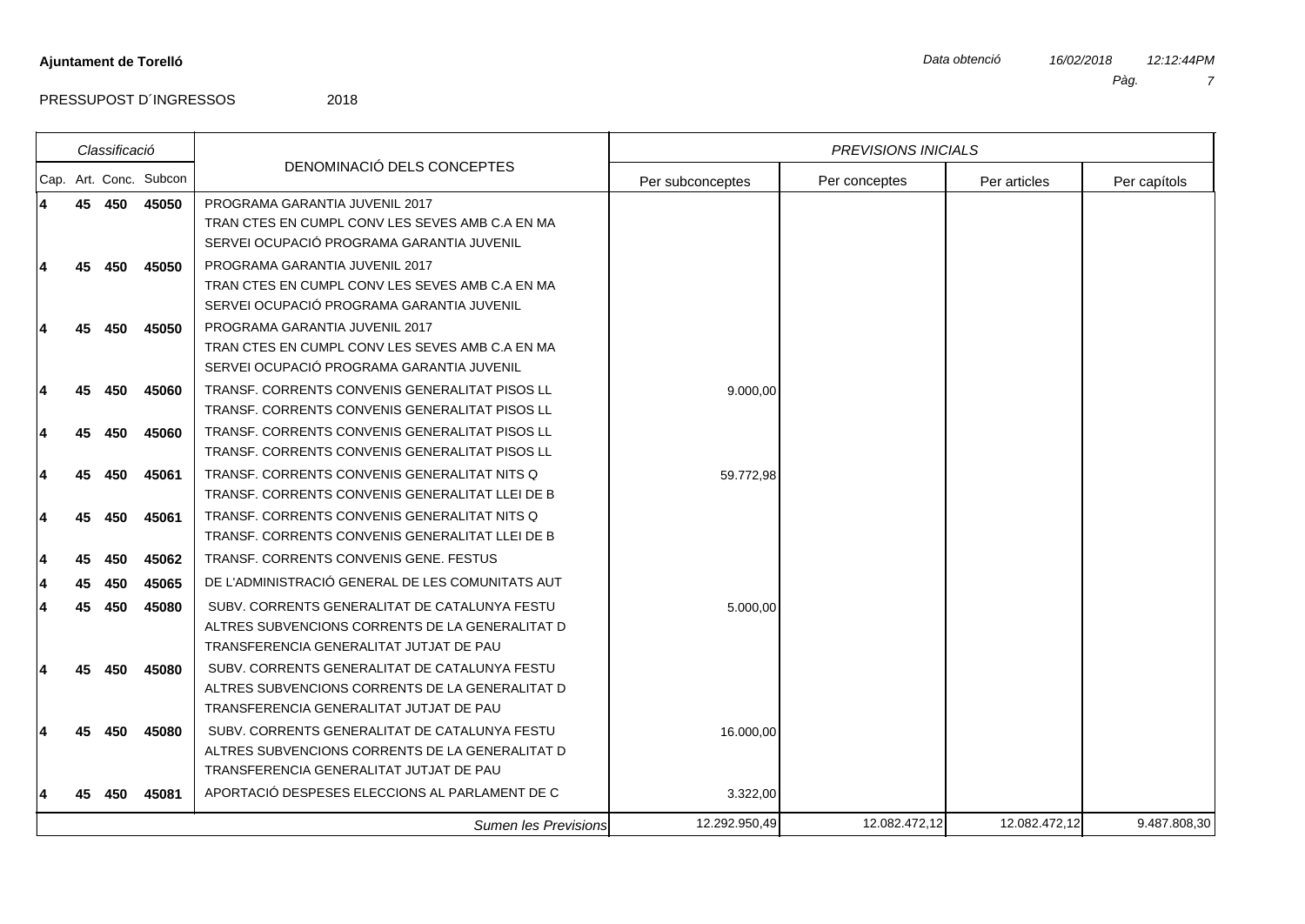| Classificació |    |     |                        | <b>PREVISIONS INICIALS</b>                                                                      |                  |               |               |              |
|---------------|----|-----|------------------------|-------------------------------------------------------------------------------------------------|------------------|---------------|---------------|--------------|
|               |    |     | Cap. Art. Conc. Subcon | DENOMINACIÓ DELS CONCEPTES                                                                      | Per subconceptes | Per conceptes | Per articles  | Per capítols |
| 4             | 45 | 450 | 4508                   | DE L'ADMINISTRACIÓ GENERAL DE LES COMUNITATS<br>AUTÒNOMES.                                      |                  | 210.478,37    |               |              |
| 4             | 45 | 451 | 45100                  | AGÈNCIA DE RESIDUS DE CATALUNYA. CAMPANYA RECO                                                  |                  |               |               |              |
| 4             | 45 | 451 | 45101                  | AGÈNCIA DE RESIDUS DE CATALUNYA. CÀNON REBUIG                                                   |                  |               |               |              |
| 4             | 45 | 451 | 45102                  | SERVEI OCUPACIÓ CATALUNYA TREBALL ALS BARRIS 20                                                 | 219.815,06       |               |               |              |
| 4             | 45 | 451 | 45103                  | TRANSFERÈNCIES CORRENTS INSTITUT CATALÀ DE LES D                                                |                  |               |               |              |
| 4             | 45 | 451 | 45104                  | TRANSF. TREBALL I FORMACIO<br>TRANSF. GENER. INICIA 2012                                        |                  |               |               |              |
| 4             | 45 | 451 | 45104                  | TRANSF. TREBALL I FORMACIO<br>TRANSF. GENER. INICIA 2012                                        |                  |               |               |              |
| 4             | 45 | 451 | 4510                   | DE ORGANISMES AUTÒNOMS I AGÈNCIES DE LES C.A                                                    |                  | 219.815,06    |               |              |
| 4             | 45 | 453 | 45300                  | TRANSFEÈNCIES CORRENTS AGENCIA DE L'HABITATGE<br>TRANSFERÈNCIES CORRENTS AGÈNCIA DE L'HABITATGE | 17.000,00        |               |               |              |
| 4             | 45 | 453 | 45300                  | TRANSFEÈNCIES CORRENTS AGENCIA DE L'HABITATGE<br>TRANSFERÈNCIES CORRENTS AGÈNCIA DE L'HABITATGE |                  |               |               |              |
| 4             | 45 | 453 | 4530                   | DE SOC MERC, ENT PÚB EMPR I ALTRES ORG PÚB DEPEN<br>DE CC.AA                                    |                  | 17.000,00     |               |              |
| 4             | 45 |     |                        | DE COMUNITATS AUTÒNOMES.                                                                        |                  |               | 447.293,43    |              |
|               |    |     |                        |                                                                                                 |                  |               |               |              |
|               |    |     |                        |                                                                                                 |                  |               |               |              |
|               |    |     |                        |                                                                                                 |                  |               |               |              |
|               |    |     |                        |                                                                                                 |                  |               |               |              |
|               |    |     |                        |                                                                                                 |                  |               |               |              |
|               |    |     |                        | Sumen les Previsions                                                                            | 12.529.765,55    | 12.529.765,55 | 12.529.765,55 | 9.487.808,30 |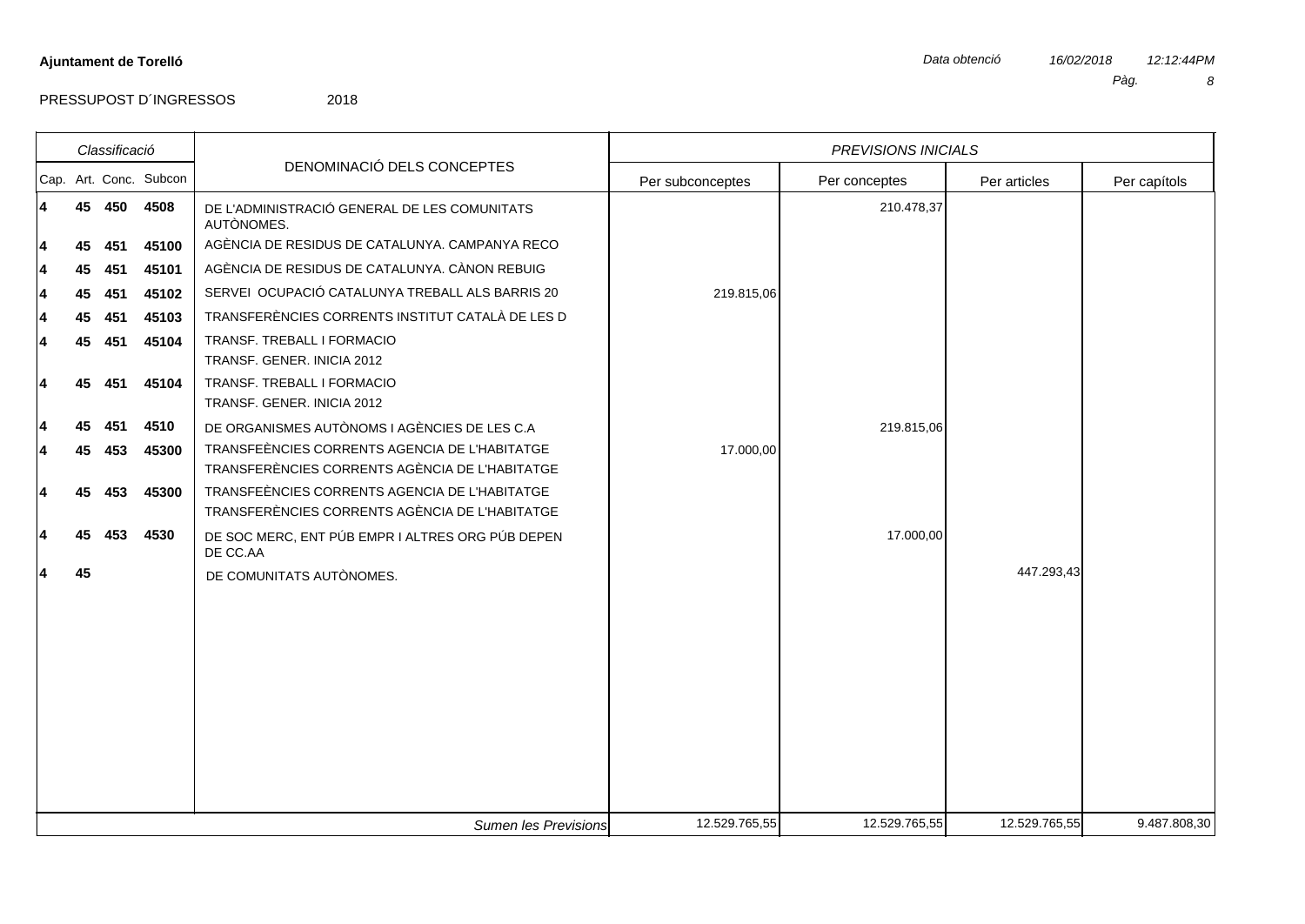|  | Classificació |                        |                                                                                                                                                                                                                                                                                                                                                                                                                                                                                                                                                                                                                                                                                                                                                                                                                                                                                                                                                                                                                                                                                                                                                                                                      | <b>PREVISIONS INICIALS</b> |               |               |              |  |
|--|---------------|------------------------|------------------------------------------------------------------------------------------------------------------------------------------------------------------------------------------------------------------------------------------------------------------------------------------------------------------------------------------------------------------------------------------------------------------------------------------------------------------------------------------------------------------------------------------------------------------------------------------------------------------------------------------------------------------------------------------------------------------------------------------------------------------------------------------------------------------------------------------------------------------------------------------------------------------------------------------------------------------------------------------------------------------------------------------------------------------------------------------------------------------------------------------------------------------------------------------------------|----------------------------|---------------|---------------|--------------|--|
|  |               | Cap. Art. Conc. Subcon | DENOMINACIÓ DELS CONCEPTES                                                                                                                                                                                                                                                                                                                                                                                                                                                                                                                                                                                                                                                                                                                                                                                                                                                                                                                                                                                                                                                                                                                                                                           | Per subconceptes           | Per conceptes | Per articles  | Per capítols |  |
|  | 46 461<br>461 | 46100<br>46100         | TRANSF.CORRENT. DIPUTACIÓ BCN "ACTIVITATS FESTA M<br>TRANSF.CORRENT. DIBA INFORMACIO I DINAMITZACIO<br>TRANSF.CORRENT. DIBA ESTABLIMENTS ALIMENTARIS<br>TRANSF.CORRENT. DIBA MESES CONTRACTACIÓ BENES<br>TRANSF.CORRENT. DIBA PAET ENSENYAMENT<br>TRANSF.CORRENT. DIPUTACIÓ DE BARCELONA POLITIQ<br>TRANSF. DIBA VISITES TEATRALITZADES MUSEU DE LA T<br>TRANSF.CORRENT. DIPUTACIÓ DE BARCELONA ARXIU MP<br>TRANSF.CORRENT. DIBA MERCAT TREBALL<br>DIPUTACIÓ DE BCN. PROGRAMA FOMENT OCUPACIÓ 201<br>TRANSF.CORRENT. DIPUTACIÓ BCN "GESTIO I TRAMIT. E<br>TRANSF.CORRENT. DIPUTACIÓ DE BARCELONA<br>TRANSF.CORRENT. DIPUTACIÓ BCN "ACTIVITATS FESTA M<br>TRANSF.CORRENT, DIBA INFORMACIO I DINAMITZACIO<br>TRANSF.CORRENT. DIBA ESTABLIMENTS ALIMENTARIS<br>TRANSF.CORRENT. DIBA MESES CONTRACTACIÓ BENES<br>TRANSF.CORRENT. DIBA PAET ENSENYAMENT<br>TRANSF.CORRENT. DIPUTACIÓ DE BARCELONA POLITIQ<br>TRANSF. DIBA VISITES TEATRALITZADES MUSEU DE LA T<br>TRANSF.CORRENT. DIPUTACIÓ DE BARCELONA ARXIU MP<br>TRANSF.CORRENT, DIBA MERCAT TREBALL<br>DIPUTACIÓ DE BCN. PROGRAMA FOMENT OCUPACIÓ 201<br>TRANSF.CORRENT. DIPUTACIÓ BCN "GESTIO I TRAMIT. E<br>TRANSF.CORRENT. DIPUTACIÓ DE BARCELONA |                            |               |               |              |  |
|  |               |                        | Sumen les Previsions                                                                                                                                                                                                                                                                                                                                                                                                                                                                                                                                                                                                                                                                                                                                                                                                                                                                                                                                                                                                                                                                                                                                                                                 | 12.529.765,55              | 12.529.765,55 | 12.529.765,55 | 9.487.808,30 |  |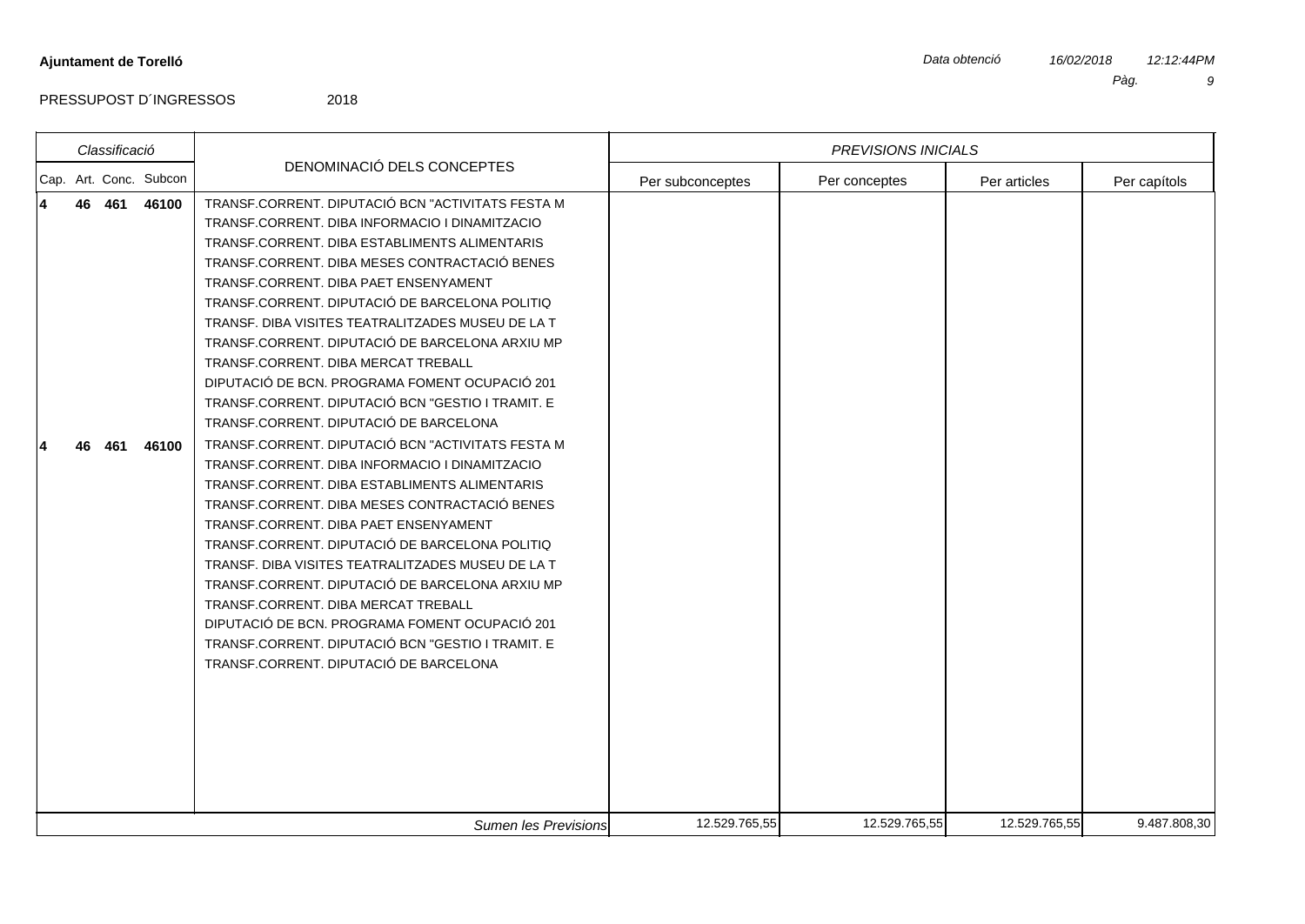*Classificació*

*PREVISIONS INICIALS*

*Sumen les Previsions* 12.562.767,39 12.529.765,55 12.529.765,55 9.487.808,30

PRESSUPOST D'INGRESSOS 2018

DENOMINACIÓ DELS CONCEPTES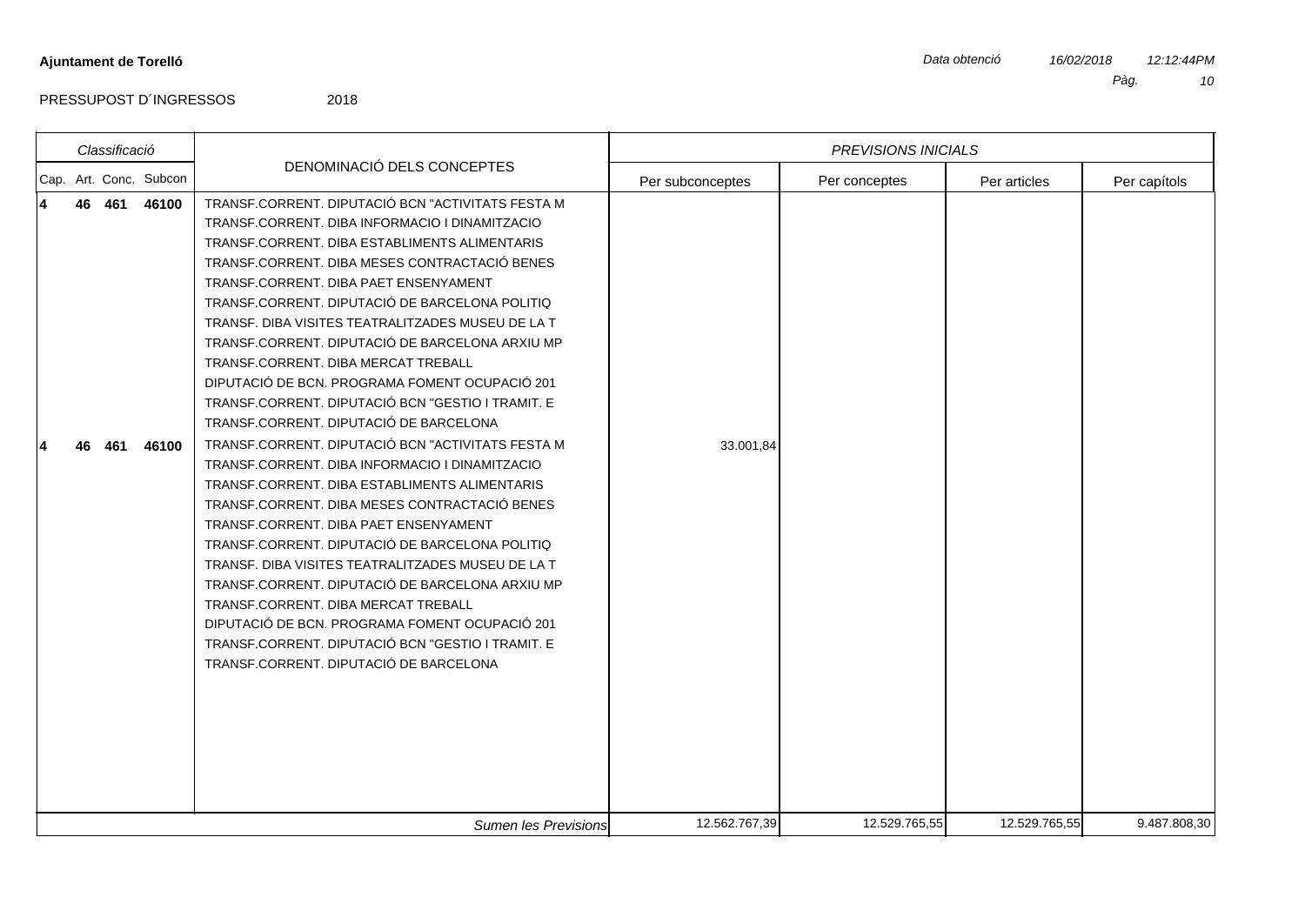| <b>PREVISIONS INICIALS</b> |
|----------------------------|

|  | Classificació |                        |                                                                                                                                                                                                                                                                                                                                                                                                                                                                                                                                                                                                                                                                                                                                                                                                                                                                                                                                                                                                                                                                                                                                                                                                      |                  | <b>PREVISIONS INICIALS</b> |               |              |
|--|---------------|------------------------|------------------------------------------------------------------------------------------------------------------------------------------------------------------------------------------------------------------------------------------------------------------------------------------------------------------------------------------------------------------------------------------------------------------------------------------------------------------------------------------------------------------------------------------------------------------------------------------------------------------------------------------------------------------------------------------------------------------------------------------------------------------------------------------------------------------------------------------------------------------------------------------------------------------------------------------------------------------------------------------------------------------------------------------------------------------------------------------------------------------------------------------------------------------------------------------------------|------------------|----------------------------|---------------|--------------|
|  |               | Cap. Art. Conc. Subcon | DENOMINACIÓ DELS CONCEPTES                                                                                                                                                                                                                                                                                                                                                                                                                                                                                                                                                                                                                                                                                                                                                                                                                                                                                                                                                                                                                                                                                                                                                                           | Per subconceptes | Per conceptes              | Per articles  | Per capítols |
|  | 46 461<br>461 | 46100<br>46100         | TRANSF.CORRENT. DIPUTACIÓ BCN "ACTIVITATS FESTA M<br>TRANSF.CORRENT. DIBA INFORMACIO I DINAMITZACIO<br>TRANSF.CORRENT. DIBA ESTABLIMENTS ALIMENTARIS<br>TRANSF.CORRENT. DIBA MESES CONTRACTACIÓ BENES<br>TRANSF.CORRENT. DIBA PAET ENSENYAMENT<br>TRANSF.CORRENT. DIPUTACIÓ DE BARCELONA POLITIQ<br>TRANSF. DIBA VISITES TEATRALITZADES MUSEU DE LA T<br>TRANSF.CORRENT. DIPUTACIÓ DE BARCELONA ARXIU MP<br>TRANSF.CORRENT, DIBA MERCAT TREBALL<br>DIPUTACIÓ DE BCN. PROGRAMA FOMENT OCUPACIÓ 201<br>TRANSF.CORRENT. DIPUTACIÓ BCN "GESTIO I TRAMIT. E<br>TRANSF.CORRENT. DIPUTACIÓ DE BARCELONA<br>TRANSF.CORRENT. DIPUTACIÓ BCN "ACTIVITATS FESTA M<br>TRANSF.CORRENT. DIBA INFORMACIO I DINAMITZACIO<br>TRANSF.CORRENT, DIBA ESTABLIMENTS ALIMENTARIS<br>TRANSF.CORRENT. DIBA MESES CONTRACTACIÓ BENES<br>TRANSF.CORRENT. DIBA PAET ENSENYAMENT<br>TRANSF.CORRENT. DIPUTACIÓ DE BARCELONA POLITIQ<br>TRANSF. DIBA VISITES TEATRALITZADES MUSEU DE LA T<br>TRANSF.CORRENT. DIPUTACIÓ DE BARCELONA ARXIU MP<br>TRANSF.CORRENT. DIBA MERCAT TREBALL<br>DIPUTACIÓ DE BCN. PROGRAMA FOMENT OCUPACIÓ 201<br>TRANSF.CORRENT. DIPUTACIÓ BCN "GESTIO I TRAMIT. E<br>TRANSF.CORRENT. DIPUTACIÓ DE BARCELONA |                  |                            |               |              |
|  |               |                        | Sumen les Previsions                                                                                                                                                                                                                                                                                                                                                                                                                                                                                                                                                                                                                                                                                                                                                                                                                                                                                                                                                                                                                                                                                                                                                                                 | 12.567.067,39    | 12.529.765,55              | 12.529.765,55 | 9.487.808,30 |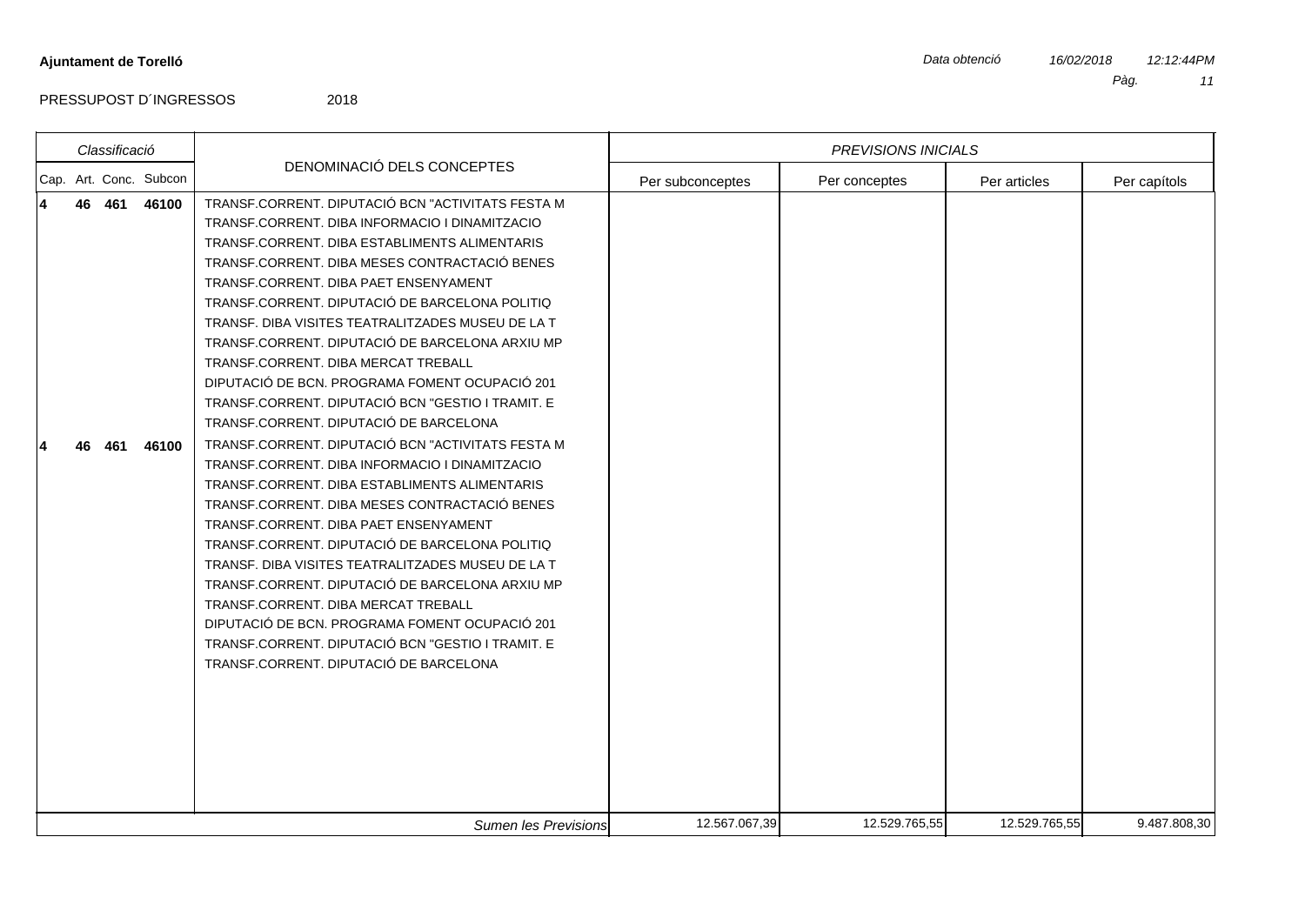|   | Classificació |                        |                                                                                                                                                                                                                                                                                                                                                                                                                                                                                                                                                                                                                                                                                                                                                                                                                                                                                                                                                                                                                                                                                                                                                                                                      |                       | <b>PREVISIONS INICIALS</b> |               |              |
|---|---------------|------------------------|------------------------------------------------------------------------------------------------------------------------------------------------------------------------------------------------------------------------------------------------------------------------------------------------------------------------------------------------------------------------------------------------------------------------------------------------------------------------------------------------------------------------------------------------------------------------------------------------------------------------------------------------------------------------------------------------------------------------------------------------------------------------------------------------------------------------------------------------------------------------------------------------------------------------------------------------------------------------------------------------------------------------------------------------------------------------------------------------------------------------------------------------------------------------------------------------------|-----------------------|----------------------------|---------------|--------------|
|   |               | Cap. Art. Conc. Subcon | DENOMINACIÓ DELS CONCEPTES                                                                                                                                                                                                                                                                                                                                                                                                                                                                                                                                                                                                                                                                                                                                                                                                                                                                                                                                                                                                                                                                                                                                                                           | Per subconceptes      | Per conceptes              | Per articles  | Per capítols |
| 4 | 46 461<br>461 | 46100<br>46100         | TRANSF.CORRENT. DIPUTACIÓ BCN "ACTIVITATS FESTA M<br>TRANSF.CORRENT. DIBA INFORMACIO I DINAMITZACIO<br>TRANSF.CORRENT, DIBA ESTABLIMENTS ALIMENTARIS<br>TRANSF.CORRENT. DIBA MESES CONTRACTACIÓ BENES<br>TRANSF.CORRENT. DIBA PAET ENSENYAMENT<br>TRANSF.CORRENT. DIPUTACIÓ DE BARCELONA POLITIQ<br>TRANSF. DIBA VISITES TEATRALITZADES MUSEU DE LA T<br>TRANSF.CORRENT. DIPUTACIÓ DE BARCELONA ARXIU MP<br>TRANSF.CORRENT. DIBA MERCAT TREBALL<br>DIPUTACIÓ DE BCN. PROGRAMA FOMENT OCUPACIÓ 201<br>TRANSF.CORRENT. DIPUTACIÓ BCN "GESTIO I TRAMIT. E<br>TRANSF.CORRENT. DIPUTACIÓ DE BARCELONA<br>TRANSF.CORRENT. DIPUTACIÓ BCN "ACTIVITATS FESTA M<br>TRANSF.CORRENT. DIBA INFORMACIO I DINAMITZACIO<br>TRANSF.CORRENT. DIBA ESTABLIMENTS ALIMENTARIS<br>TRANSF.CORRENT. DIBA MESES CONTRACTACIÓ BENES<br>TRANSF.CORRENT. DIBA PAET ENSENYAMENT<br>TRANSF.CORRENT. DIPUTACIÓ DE BARCELONA POLITIQ<br>TRANSF. DIBA VISITES TEATRALITZADES MUSEU DE LA T<br>TRANSF.CORRENT. DIPUTACIÓ DE BARCELONA ARXIU MP<br>TRANSF.CORRENT. DIBA MERCAT TREBALL<br>DIPUTACIÓ DE BCN. PROGRAMA FOMENT OCUPACIÓ 201<br>TRANSF.CORRENT. DIPUTACIÓ BCN "GESTIO I TRAMIT. E<br>TRANSF.CORRENT. DIPUTACIÓ DE BARCELONA | 4.300,00<br>10.888,00 |                            |               |              |
|   |               |                        | Sumen les Previsions                                                                                                                                                                                                                                                                                                                                                                                                                                                                                                                                                                                                                                                                                                                                                                                                                                                                                                                                                                                                                                                                                                                                                                                 | 12.615.455,39         | 12.529.765,55              | 12.529.765,55 | 9.487.808,30 |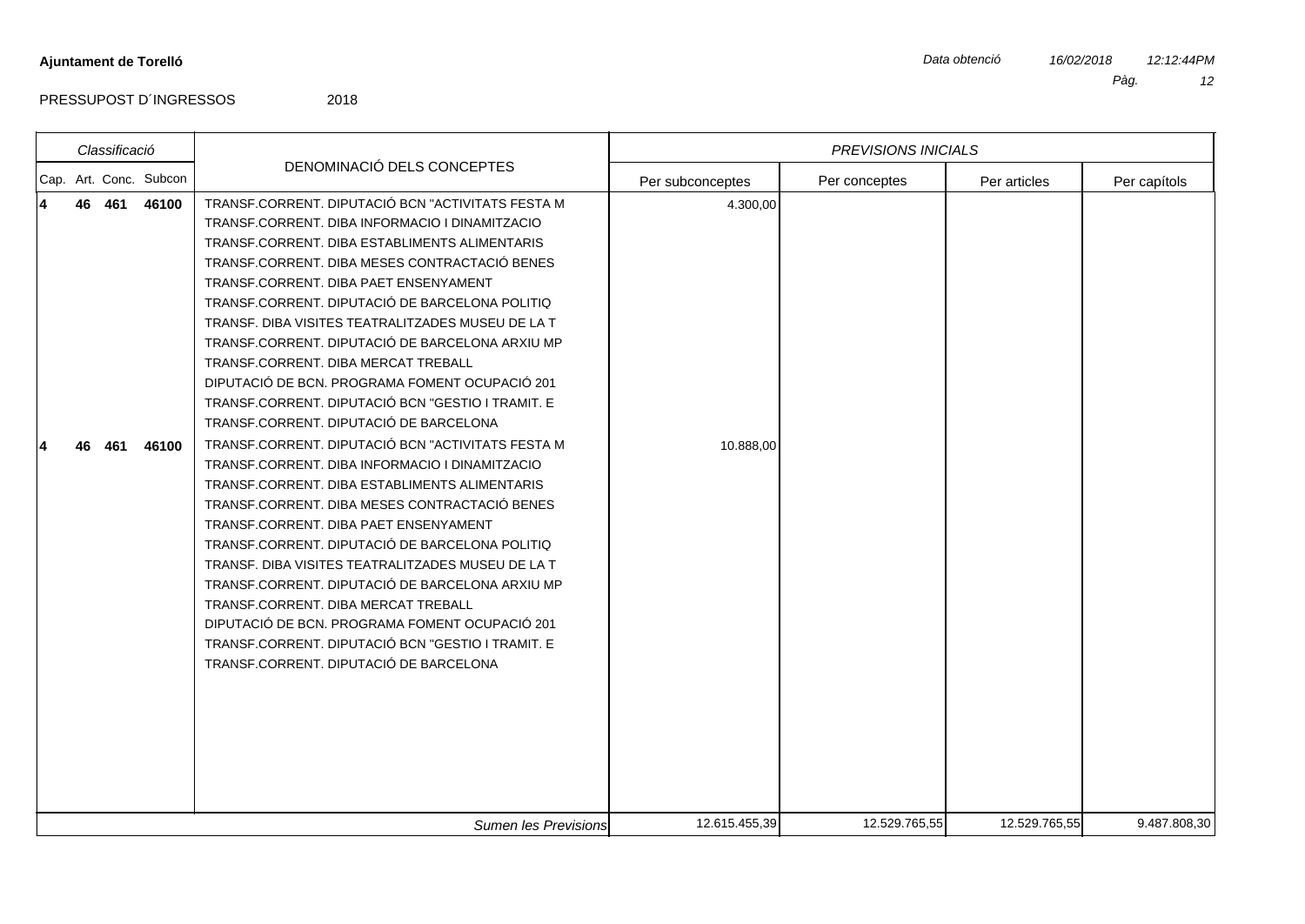|                            | Pàg. | 13 |
|----------------------------|------|----|
|                            |      |    |
| <b>PREVISIONS INICIALS</b> |      |    |

| Cap. Art. Conc. Subcon<br>Per subconceptes<br>Per conceptes<br>Per articles<br>TRANSF.CORRENT. DIPUTACIÓ BCN "ACTIVITATS FESTA M<br>46 461<br>46100<br>37.500,00<br>TRANSF.CORRENT. DIBA INFORMACIO I DINAMITZACIO<br>TRANSF.CORRENT. DIBA ESTABLIMENTS ALIMENTARIS<br>TRANSF.CORRENT. DIBA MESES CONTRACTACIÓ BENES<br>TRANSF.CORRENT. DIBA PAET ENSENYAMENT<br>TRANSF.CORRENT. DIPUTACIÓ DE BARCELONA POLITIQ<br>TRANSF. DIBA VISITES TEATRALITZADES MUSEU DE LA T<br>TRANSF.CORRENT. DIPUTACIÓ DE BARCELONA ARXIU MP<br>TRANSF.CORRENT. DIBA MERCAT TREBALL<br>DIPUTACIÓ DE BCN. PROGRAMA FOMENT OCUPACIÓ 201<br>TRANSF.CORRENT. DIPUTACIÓ BCN "GESTIO I TRAMIT. E<br>TRANSF.CORRENT. DIPUTACIÓ DE BARCELONA<br>TRANSF.CORRENT. DIPUTACIÓ BCN "ACTIVITATS FESTA M<br>46100<br>2.725,00<br>461<br>TRANSF.CORRENT. DIBA INFORMACIO I DINAMITZACIO<br>TRANSF.CORRENT. DIBA ESTABLIMENTS ALIMENTARIS<br>TRANSF.CORRENT. DIBA MESES CONTRACTACIÓ BENES<br>TRANSF.CORRENT. DIBA PAET ENSENYAMENT<br>TRANSF.CORRENT. DIPUTACIÓ DE BARCELONA POLITIQ<br>TRANSF. DIBA VISITES TEATRALITZADES MUSEU DE LA T<br>TRANSF.CORRENT. DIPUTACIÓ DE BARCELONA ARXIU MP<br>TRANSF.CORRENT. DIBA MERCAT TREBALL<br>DIPUTACIÓ DE BCN. PROGRAMA FOMENT OCUPACIÓ 201<br>TRANSF.CORRENT. DIPUTACIÓ BCN "GESTIO I TRAMIT. E<br>TRANSF.CORRENT. DIPUTACIÓ DE BARCELONA |  | Classificació |  |                            | <b>PREVISIONS INICIALS</b> |              |
|-------------------------------------------------------------------------------------------------------------------------------------------------------------------------------------------------------------------------------------------------------------------------------------------------------------------------------------------------------------------------------------------------------------------------------------------------------------------------------------------------------------------------------------------------------------------------------------------------------------------------------------------------------------------------------------------------------------------------------------------------------------------------------------------------------------------------------------------------------------------------------------------------------------------------------------------------------------------------------------------------------------------------------------------------------------------------------------------------------------------------------------------------------------------------------------------------------------------------------------------------------------------------------------------------------------------------------------------------|--|---------------|--|----------------------------|----------------------------|--------------|
|                                                                                                                                                                                                                                                                                                                                                                                                                                                                                                                                                                                                                                                                                                                                                                                                                                                                                                                                                                                                                                                                                                                                                                                                                                                                                                                                                 |  |               |  | DENOMINACIÓ DELS CONCEPTES |                            | Per capítols |
|                                                                                                                                                                                                                                                                                                                                                                                                                                                                                                                                                                                                                                                                                                                                                                                                                                                                                                                                                                                                                                                                                                                                                                                                                                                                                                                                                 |  |               |  |                            |                            |              |
|                                                                                                                                                                                                                                                                                                                                                                                                                                                                                                                                                                                                                                                                                                                                                                                                                                                                                                                                                                                                                                                                                                                                                                                                                                                                                                                                                 |  |               |  |                            |                            |              |
| 12.618.180,39<br>12.529.765,55<br>12.529.765,55<br>Sumen les Previsions                                                                                                                                                                                                                                                                                                                                                                                                                                                                                                                                                                                                                                                                                                                                                                                                                                                                                                                                                                                                                                                                                                                                                                                                                                                                         |  |               |  |                            |                            | 9.487.808,30 |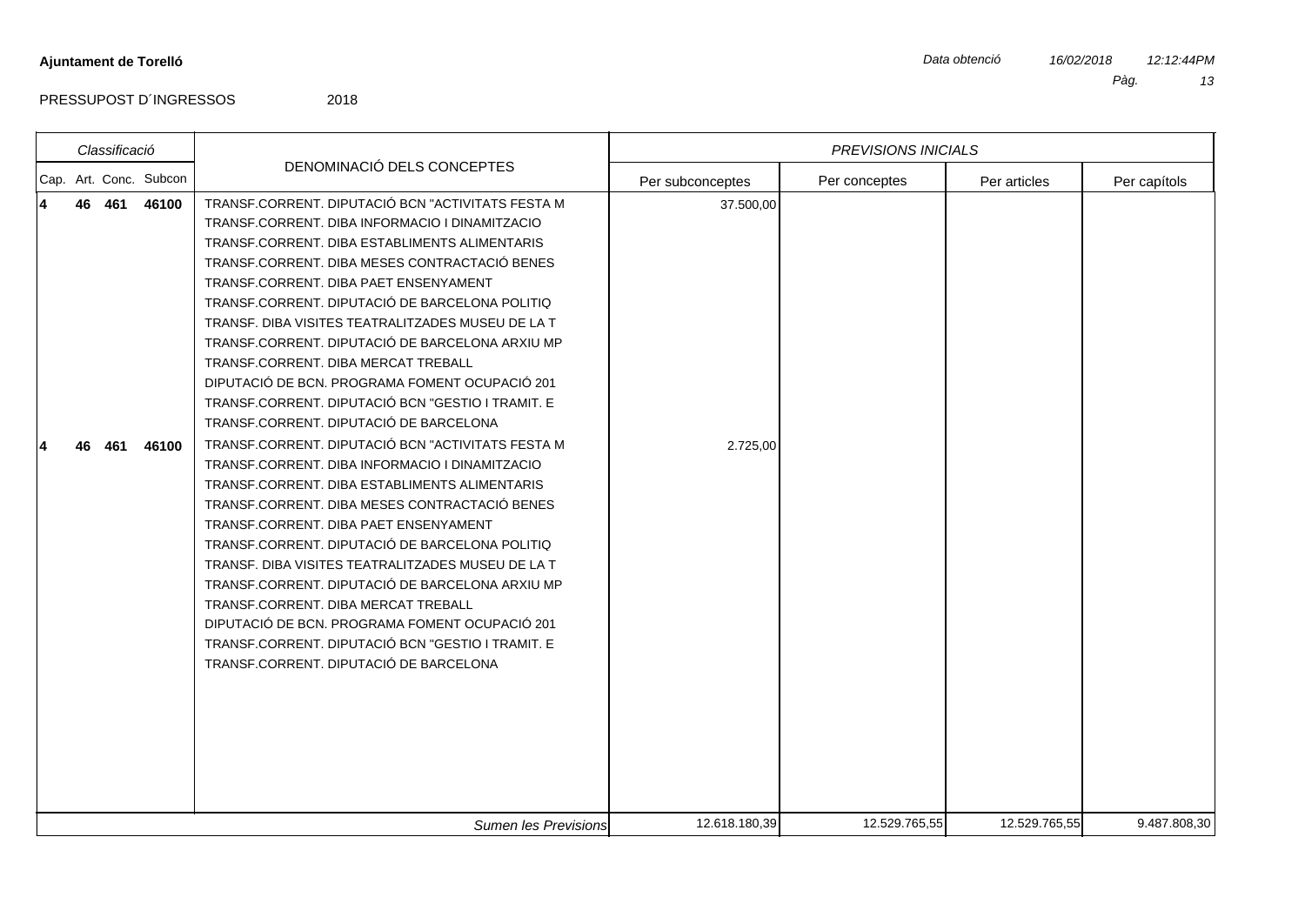|   | Classificació |                        |                                                                                                                                                                                                                                                                                                                                                                                                                                                                                                                                                                                                  |                  | <b>PREVISIONS INICIALS</b> |               |              |
|---|---------------|------------------------|--------------------------------------------------------------------------------------------------------------------------------------------------------------------------------------------------------------------------------------------------------------------------------------------------------------------------------------------------------------------------------------------------------------------------------------------------------------------------------------------------------------------------------------------------------------------------------------------------|------------------|----------------------------|---------------|--------------|
|   |               | Cap. Art. Conc. Subcon | DENOMINACIÓ DELS CONCEPTES                                                                                                                                                                                                                                                                                                                                                                                                                                                                                                                                                                       | Per subconceptes | Per conceptes              | Per articles  | Per capítols |
| 4 | 46 461        | 46100                  | TRANSF.CORRENT. DIPUTACIÓ BCN "ACTIVITATS FESTA M<br>TRANSF.CORRENT, DIBA INFORMACIO I DINAMITZACIO<br>TRANSF.CORRENT, DIBA ESTABLIMENTS ALIMENTARIS<br>TRANSF.CORRENT, DIBA MESES CONTRACTACIÓ BENES<br>TRANSF.CORRENT, DIBA PAET ENSENYAMENT<br>TRANSF.CORRENT. DIPUTACIÓ DE BARCELONA POLITIQ<br>TRANSF. DIBA VISITES TEATRALITZADES MUSEU DE LA T<br>TRANSF.CORRENT, DIPUTACIÓ DE BARCELONA ARXIU MP<br>TRANSF.CORRENT. DIBA MERCAT TREBALL<br>DIPUTACIÓ DE BCN. PROGRAMA FOMENT OCUPACIÓ 201<br>TRANSF.CORRENT. DIPUTACIÓ BCN "GESTIO I TRAMIT. E<br>TRANSF.CORRENT. DIPUTACIÓ DE BARCELONA |                  |                            |               |              |
|   | 461           | 46100                  | TRANSF.CORRENT. DIPUTACIÓ BCN "ACTIVITATS FESTA M<br>TRANSF.CORRENT, DIBA INFORMACIO I DINAMITZACIO<br>TRANSF.CORRENT. DIBA ESTABLIMENTS ALIMENTARIS<br>TRANSF.CORRENT, DIBA MESES CONTRACTACIÓ BENES<br>TRANSF.CORRENT, DIBA PAET ENSENYAMENT<br>TRANSF.CORRENT, DIPUTACIÓ DE BARCELONA POLITIQ<br>TRANSF. DIBA VISITES TEATRALITZADES MUSEU DE LA T<br>TRANSF.CORRENT, DIPUTACIÓ DE BARCELONA ARXIU MP<br>TRANSF.CORRENT, DIBA MERCAT TREBALL<br>DIPUTACIÓ DE BCN. PROGRAMA FOMENT OCUPACIÓ 201<br>TRANSF.CORRENT. DIPUTACIÓ BCN "GESTIO I TRAMIT. E                                           |                  |                            |               |              |
|   | 461           | 46101                  | TRANSF.CORRENT. DIPUTACIÓ DE BARCELONA<br>TRANSFERENCIES CORRENTS DIPUTACIO BCN. FESTUS<br>SUBVENCIÓ DIBA - ESPORT PER PREVENIR RISC D'EXCL<br>TRANSFERENCIES CORRENTS DIPUTACIO BCN ANIMALS D<br>TRANSF CORRENT DIBA APORTACIÓ EXTRAORDINARIA B<br>TRANSFERENCIES CORRENTS DIBA MENJADOR LLARS D I<br>TRANSF, CORRENTS DIBA LEGIONEL.LOSI I CONTROL PL                                                                                                                                                                                                                                          | 12.384,24        |                            |               |              |
|   |               |                        | Sumen les Previsions                                                                                                                                                                                                                                                                                                                                                                                                                                                                                                                                                                             | 12.630.564,63    | 12.529.765,55              | 12.529.765,55 | 9.487.808,30 |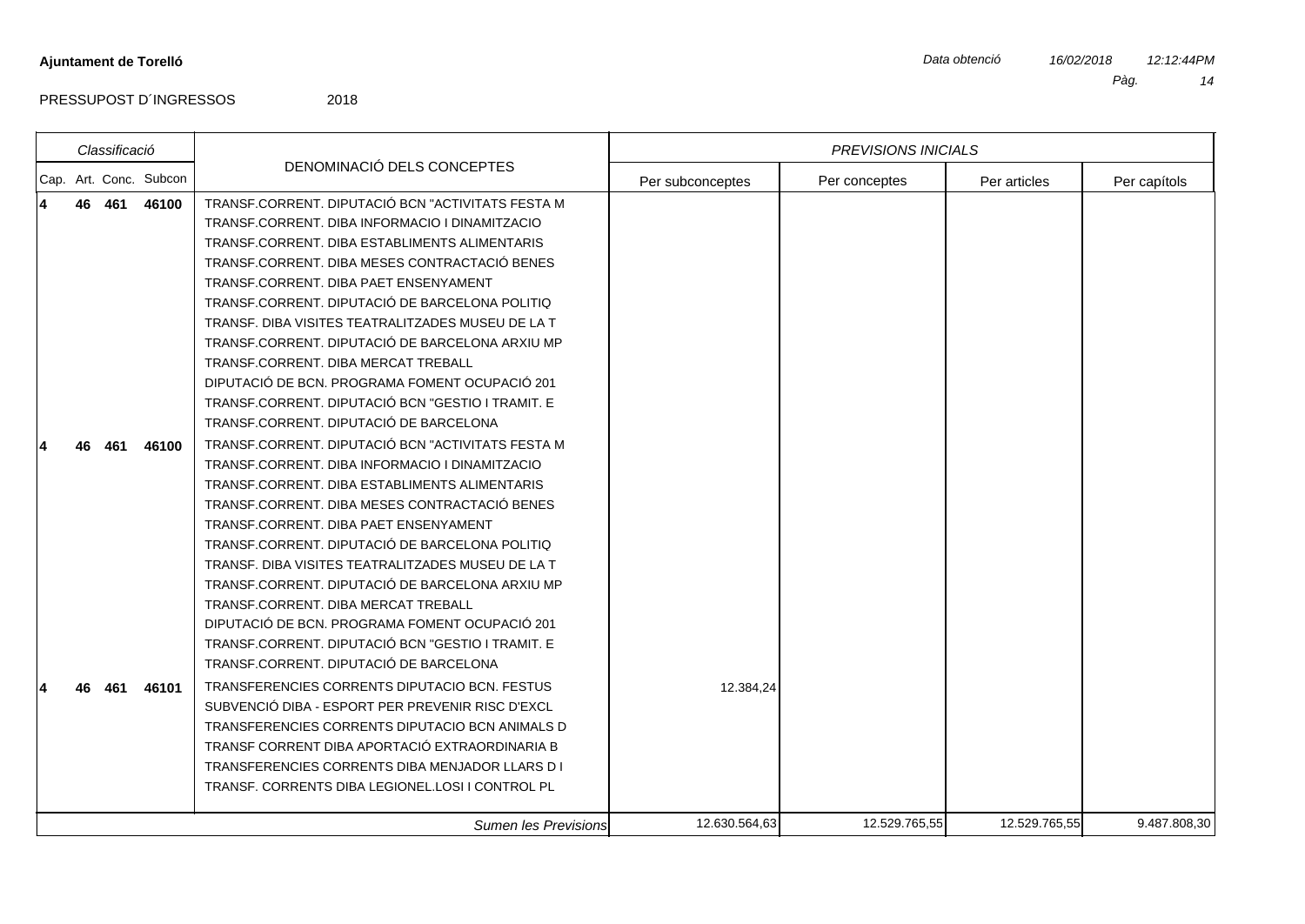|   |          | Classificació |                        |                                                                                                                                                                                                                                                                                                                                                                                                                                                                        |                        | <b>PREVISIONS INICIALS</b> |               |              |
|---|----------|---------------|------------------------|------------------------------------------------------------------------------------------------------------------------------------------------------------------------------------------------------------------------------------------------------------------------------------------------------------------------------------------------------------------------------------------------------------------------------------------------------------------------|------------------------|----------------------------|---------------|--------------|
|   |          |               | Cap. Art. Conc. Subcon | DENOMINACIÓ DELS CONCEPTES                                                                                                                                                                                                                                                                                                                                                                                                                                             | Per subconceptes       | Per conceptes              | Per articles  | Per capítols |
| 4 | 46<br>46 | 461<br>461    | 46101<br>46101         | TRANSFERENCIES CORRENTS DIPUTACIO BCN. FESTUS<br>SUBVENCIÓ DIBA - ESPORT PER PREVENIR RISC D'EXCL<br>TRANSFERENCIES CORRENTS DIPUTACIO BCN ANIMALS D<br>TRANSF CORRENT DIBA APORTACIÓ EXTRAORDINARIA B<br>TRANSFERENCIES CORRENTS DIBA MENJADOR LLARS D I<br>TRANSF, CORRENTS DIBA LEGIONEL, LOSI I CONTROL PL<br>TRANSFERENCIES CORRENTS DIPUTACIO BCN. FESTUS<br>SUBVENCIÓ DIBA - ESPORT PER PREVENIR RISC D'EXCL<br>TRANSFERENCIES CORRENTS DIPUTACIO BCN ANIMALS D | 14.164,53<br>18.000,00 |                            |               |              |
|   | 46       | 461           | 46101                  | TRANSF CORRENT DIBA APORTACIÓ EXTRAORDINARIA B<br>TRANSFERENCIES CORRENTS DIBA MENJADOR LLARS D I<br>TRANSF. CORRENTS DIBA LEGIONEL.LOSI I CONTROL PL<br>TRANSFERENCIES CORRENTS DIPUTACIO BCN. FESTUS<br>SUBVENCIÓ DIBA - ESPORT PER PREVENIR RISC D'EXCL<br>TRANSFERENCIES CORRENTS DIPUTACIO BCN ANIMALS D<br>TRANSF CORRENT DIBA APORTACIÓ EXTRAORDINARIA B<br>TRANSFERENCIES CORRENTS DIBA MENJADOR LLARS D I<br>TRANSF. CORRENTS DIBA LEGIONEL.LOSI I CONTROL PL | 1.000,00               |                            |               |              |
|   |          | 461           | 46101                  | TRANSFERENCIES CORRENTS DIPUTACIO BCN. FESTUS<br>SUBVENCIÓ DIBA - ESPORT PER PREVENIR RISC D'EXCL<br>TRANSFERENCIES CORRENTS DIPUTACIO BCN ANIMALS D<br>TRANSF CORRENT DIBA APORTACIÓ EXTRAORDINARIA B<br>TRANSFERENCIES CORRENTS DIBA MENJADOR LLARS D I<br>TRANSF. CORRENTS DIBA LEGIONEL.LOSI I CONTROL PL                                                                                                                                                          | 2.000,00               |                            |               |              |
|   |          | 461           | 46101                  | TRANSFERENCIES CORRENTS DIPUTACIO BCN. FESTUS<br>SUBVENCIÓ DIBA - ESPORT PER PREVENIR RISC D'EXCL<br>TRANSFERENCIES CORRENTS DIPUTACIO BCN ANIMALS D<br>TRANSF CORRENT DIBA APORTACIÓ EXTRAORDINARIA B<br>TRANSFERENCIES CORRENTS DIBA MENJADOR LLARS D I<br>TRANSF. CORRENTS DIBA LEGIONEL.LOSI I CONTROL PL                                                                                                                                                          |                        |                            |               |              |
|   |          |               |                        | Sumen les Previsions                                                                                                                                                                                                                                                                                                                                                                                                                                                   | 12.665.729,16          | 12.529.765,55              | 12.529.765,55 | 9.487.808,30 |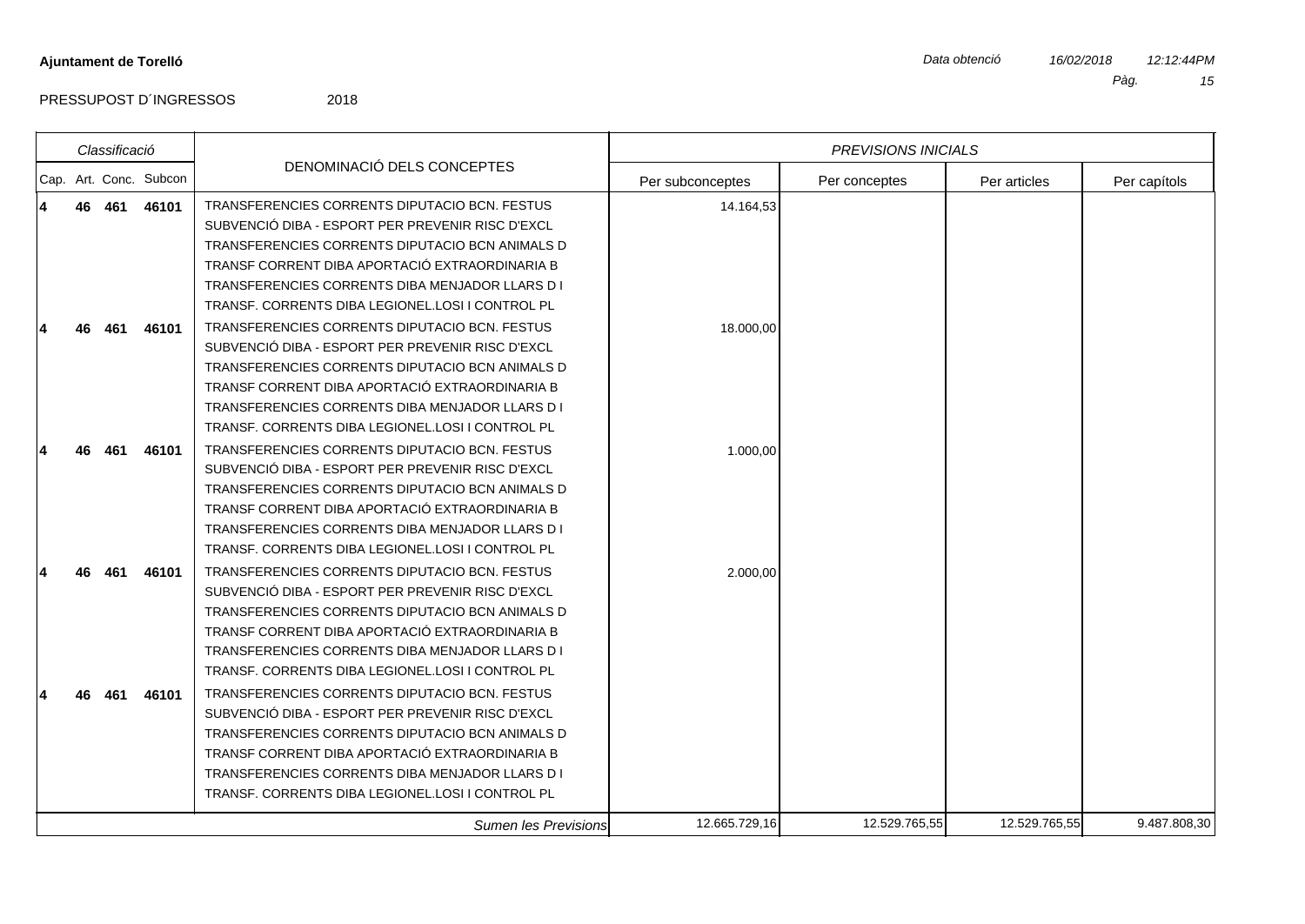|  | Classificació |                        |                                                                                                                                                                                                                                  |                  | <b>PREVISIONS INICIALS</b> |               |              |
|--|---------------|------------------------|----------------------------------------------------------------------------------------------------------------------------------------------------------------------------------------------------------------------------------|------------------|----------------------------|---------------|--------------|
|  |               | Cap. Art. Conc. Subcon | DENOMINACIÓ DELS CONCEPTES                                                                                                                                                                                                       | Per subconceptes | Per conceptes              | Per articles  | Per capítols |
|  | 46 461        | 46102                  | TRANSFERENCIES CORRENTS DIPUTACIO BCN.<br>TRANSF, CORRENTS DIBA FOMENT EMPRENADORIA I EM<br>TRANSFERENCIES CORRENTS DIPUTACIO BCN. CONVIVÈ<br>TRANSF. CORRENTS DIPUTACIO BCN. ESCOLA ARTS PLA<br>TRANSF. DIBA PROMOCIO ECONOMICA | 7.629,00         |                            |               |              |
|  | 461           | 46102                  | TRANSFERENCIES CORRENTS DIPUTACIO BCN.<br>TRANSF. CORRENTS DIBA FOMENT EMPRENADORIA I EM<br>TRANSFERENCIES CORRENTS DIPUTACIO BCN. CONVIVÈ<br>TRANSF. CORRENTS DIPUTACIO BCN. ESCOLA ARTS PLA<br>TRANSF. DIBA PROMOCIO ECONOMICA |                  |                            |               |              |
|  | 461           | 46102                  | TRANSFERENCIES CORRENTS DIPUTACIO BCN.<br>TRANSF. CORRENTS DIBA FOMENT EMPRENADORIA I EM<br>TRANSFERENCIES CORRENTS DIPUTACIO BCN. CONVIVÈ<br>TRANSF, CORRENTS DIPUTACIO BCN, ESCOLA ARTS PLA<br>TRANSF. DIBA PROMOCIO ECONOMICA | 8.000,00         |                            |               |              |
|  | 461           | 46102                  | TRANSFERENCIES CORRENTS DIPUTACIO BCN.<br>TRANSF. CORRENTS DIBA FOMENT EMPRENADORIA I EM<br>TRANSFERENCIES CORRENTS DIPUTACIO BCN. CONVIVÈ<br>TRANSF. CORRENTS DIPUTACIO BCN. ESCOLA ARTS PLA<br>TRANSF. DIBA PROMOCIO ECONOMICA |                  |                            |               |              |
|  | 461           | 46102                  | TRANSFERENCIES CORRENTS DIPUTACIO BCN.<br>TRANSF. CORRENTS DIBA FOMENT EMPRENADORIA I EM<br>TRANSFERENCIES CORRENTS DIPUTACIO BCN. CONVIVÈ<br>TRANSF. CORRENTS DIPUTACIO BCN. ESCOLA ARTS PLA<br>TRANSF. DIBA PROMOCIO ECONOMICA |                  |                            |               |              |
|  |               |                        | Sumen les Previsions                                                                                                                                                                                                             | 12.683.729,16    | 12.529.765,55              | 12.529.765,55 | 9.487.808,30 |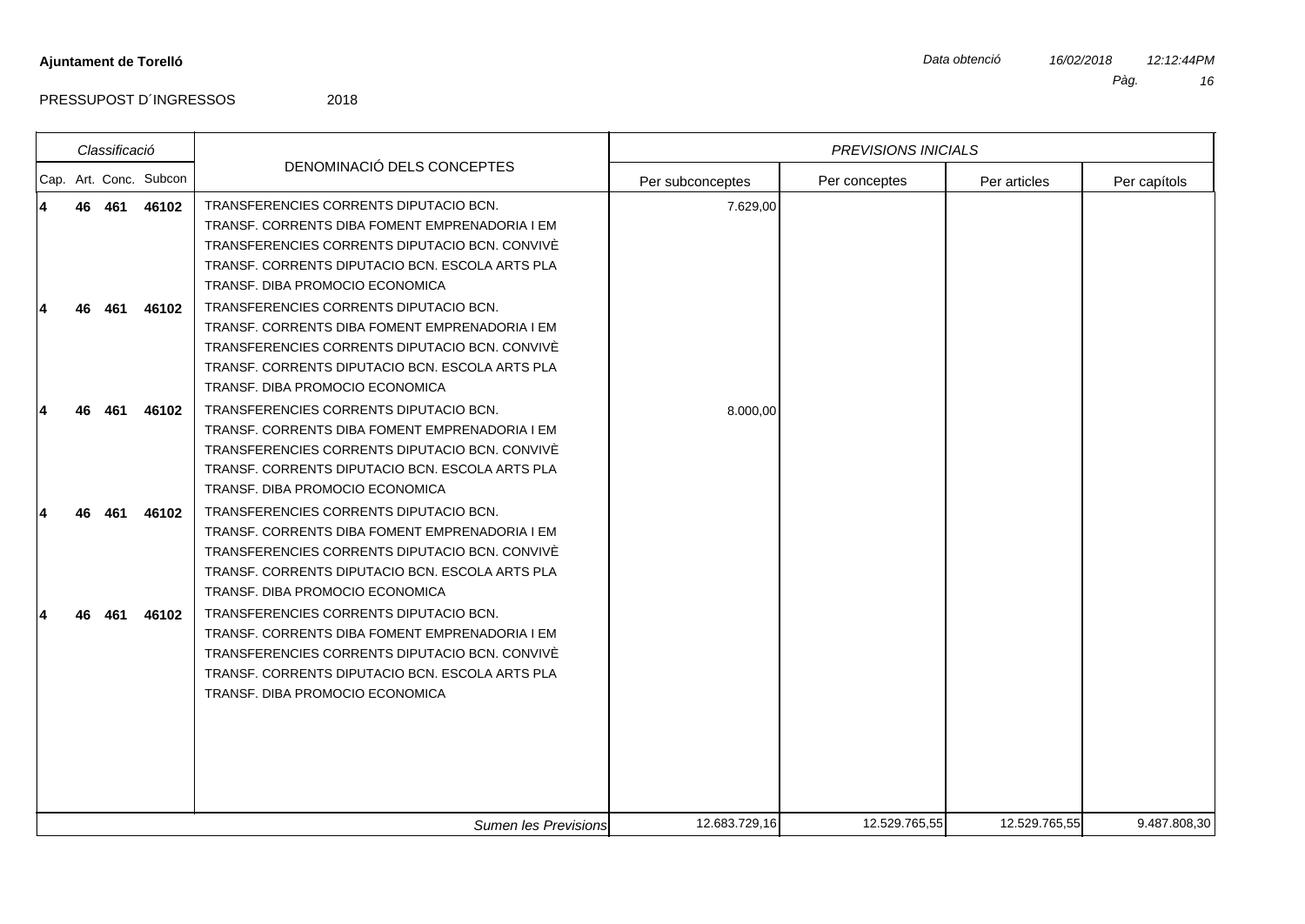|   |    | Classificació |                        |                                                  |                  | <b>PREVISIONS INICIALS</b> |               |              |
|---|----|---------------|------------------------|--------------------------------------------------|------------------|----------------------------|---------------|--------------|
|   |    |               | Cap. Art. Conc. Subcon | DENOMINACIÓ DELS CONCEPTES                       | Per subconceptes | Per conceptes              | Per articles  | Per capítols |
| 4 | 46 | 461           | 46103                  | TRANSFERENCIES CORRENTS DIPUTACIO BCN FESTUS     | 2.371,00         |                            |               |              |
|   |    |               |                        | TRANSF. CORRENTS DIPUTACIO BCN. CAMINADES GENT G |                  |                            |               |              |
|   |    |               |                        | TRANSFERENCIA CORRENT DIBA FINAN. ÀMBIT DE BENE  |                  |                            |               |              |
|   |    |               |                        | TRANSF. DIBA PROGRAMA COMPLEMENTARI LLARS INFA   |                  |                            |               |              |
|   |    |               |                        | TRANSFERENCIES CORRENTS DIPUTACIO BCN. ACT       |                  |                            |               |              |
|   |    |               |                        | TRANSF. CORRENTS DIBA ACTIVITATS PER SERV. LOCAL |                  |                            |               |              |
|   |    | 461           | 46103                  | TRANSFERENCIES CORRENTS DIPUTACIO BCN FESTUS     | 3.000,00         |                            |               |              |
|   |    |               |                        | TRANSF, CORRENTS DIPUTACIO BCN, CAMINADES GENT G |                  |                            |               |              |
|   |    |               |                        | TRANSFERENCIA CORRENT DIBA FINAN. ÀMBIT DE BENE  |                  |                            |               |              |
|   |    |               |                        | TRANSF. DIBA PROGRAMA COMPLEMENTARI LLARS INFA   |                  |                            |               |              |
|   |    |               |                        | TRANSFERENCIES CORRENTS DIPUTACIO BCN, ACT       |                  |                            |               |              |
|   |    |               |                        | TRANSF. CORRENTS DIBA ACTIVITATS PER SERV. LOCAL |                  |                            |               |              |
|   | 46 | 461           | 46103                  | TRANSFERENCIES CORRENTS DIPUTACIO BCN FESTUS     | 108.500,00       |                            |               |              |
|   |    |               |                        | TRANSF. CORRENTS DIPUTACIO BCN. CAMINADES GENT G |                  |                            |               |              |
|   |    |               |                        | TRANSFERENCIA CORRENT DIBA FINAN. AMBIT DE BENE  |                  |                            |               |              |
|   |    |               |                        | TRANSF. DIBA PROGRAMA COMPLEMENTARI LLARS INFA   |                  |                            |               |              |
|   |    |               |                        | TRANSFERENCIES CORRENTS DIPUTACIO BCN. ACT       |                  |                            |               |              |
|   |    |               |                        | TRANSF. CORRENTS DIBA ACTIVITATS PER SERV. LOCAL |                  |                            |               |              |
|   |    | 461           | 46103                  | TRANSFERENCIES CORRENTS DIPUTACIO BCN FESTUS     | 40.000.00        |                            |               |              |
|   |    |               |                        | TRANSF, CORRENTS DIPUTACIO BCN, CAMINADES GENT G |                  |                            |               |              |
|   |    |               |                        | TRANSFERENCIA CORRENT DIBA FINAN. AMBIT DE BENE  |                  |                            |               |              |
|   |    |               |                        | TRANSF. DIBA PROGRAMA COMPLEMENTARI LLARS INFA   |                  |                            |               |              |
|   |    |               |                        | TRANSFERENCIES CORRENTS DIPUTACIO BCN. ACT       |                  |                            |               |              |
|   |    |               |                        | TRANSF, CORRENTS DIBA ACTIVITATS PER SERV, LOCAL |                  |                            |               |              |
|   |    | 461           | 46103                  | TRANSFERENCIES CORRENTS DIPUTACIO BCN FESTUS     | 1.000,00         |                            |               |              |
|   |    |               |                        | TRANSF. CORRENTS DIPUTACIO BCN. CAMINADES GENT G |                  |                            |               |              |
|   |    |               |                        | TRANSFERENCIA CORRENT DIBA FINAN. AMBIT DE BENE  |                  |                            |               |              |
|   |    |               |                        | TRANSF. DIBA PROGRAMA COMPLEMENTARI LLARS INFA   |                  |                            |               |              |
|   |    |               |                        | TRANSFERENCIES CORRENTS DIPUTACIO BCN. ACT       |                  |                            |               |              |
|   |    |               |                        | TRANSF, CORRENTS DIBA ACTIVITATS PER SERV, LOCAL |                  |                            |               |              |
|   |    |               |                        | <b>Sumen les Previsions</b>                      | 12.836.229,16    | 12.529.765,55              | 12.529.765,55 | 9.487.808,30 |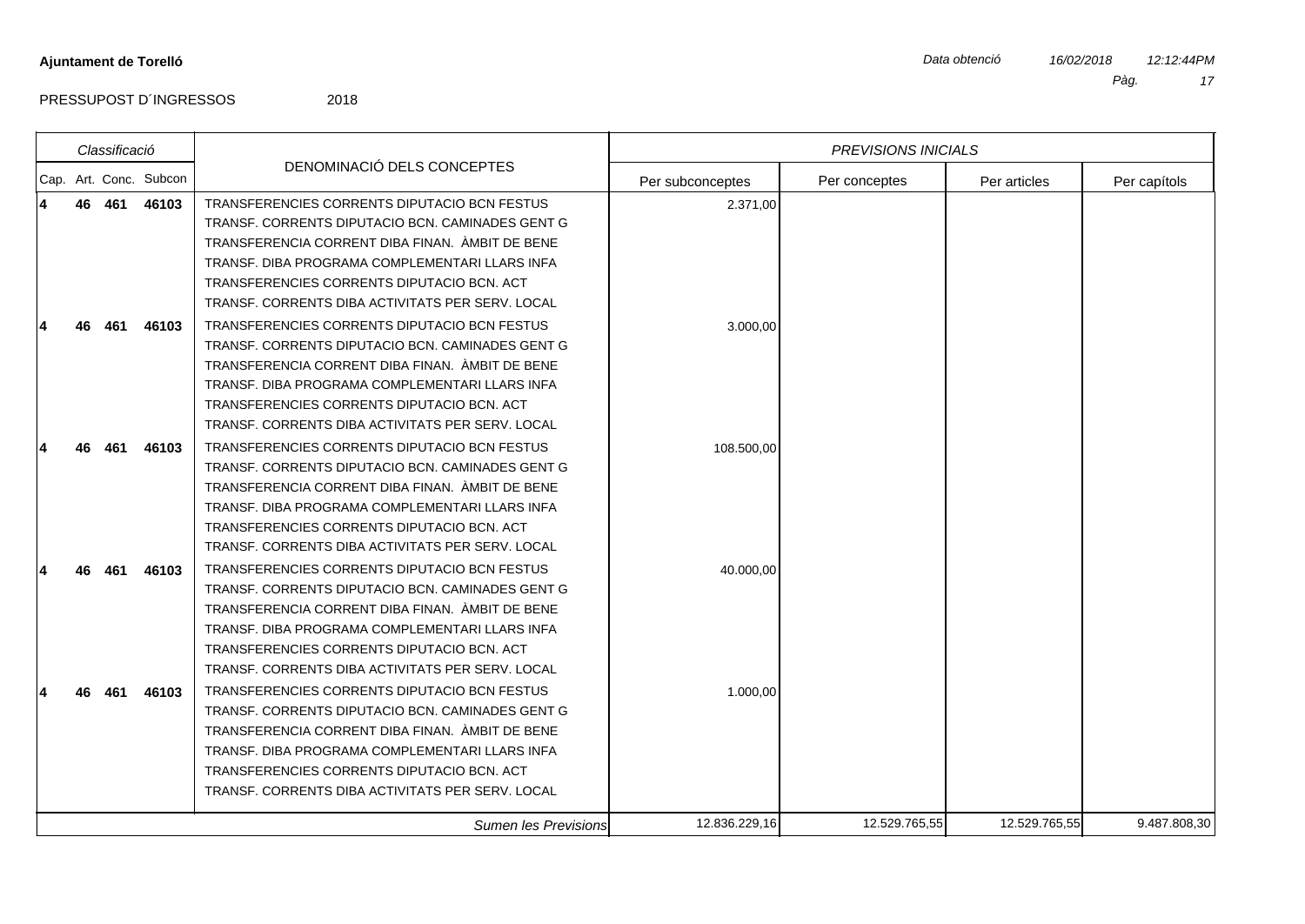|          |          | Classificació |                        |                                                                                                                                                                                                                                                                                                         |                  | <b>PREVISIONS INICIALS</b> |               |              |
|----------|----------|---------------|------------------------|---------------------------------------------------------------------------------------------------------------------------------------------------------------------------------------------------------------------------------------------------------------------------------------------------------|------------------|----------------------------|---------------|--------------|
|          |          |               | Cap. Art. Conc. Subcon | DENOMINACIÓ DELS CONCEPTES                                                                                                                                                                                                                                                                              | Per subconceptes | Per conceptes              | Per articles  | Per capítols |
| 14       | 46       | 461           | 46103                  | TRANSFERENCIES CORRENTS DIPUTACIO BCN FESTUS<br>TRANSF. CORRENTS DIPUTACIO BCN. CAMINADES GENT G<br>TRANSFERENCIA CORRENT DIBA FINAN. ÀMBIT DE BENE<br>TRANSF. DIBA PROGRAMA COMPLEMENTARI LLARS INFA<br>TRANSFERENCIES CORRENTS DIPUTACIO BCN. ACT<br>TRANSF. CORRENTS DIBA ACTIVITATS PER SERV. LOCAL | 10.000,00        |                            |               |              |
| 14       | 46       | 461           | 46104                  | TRANSF. CORRENTS DIPUTACIO BCN TELEGESTIO CALE<br>TRANSFERENCIES CORRENTS DIPUTACIO BCN.<br>TRANSF. CORRENTS DIPUTACIO BCN TELEGESTIO CALE                                                                                                                                                              |                  |                            |               |              |
| 14<br>14 | 46<br>46 | 461<br>461    | 46104<br>46105         | TRANSFERENCIES CORRENTS DIPUTACIO BCN.<br>TRANSF CORRENTS DIP. BCN. CROS ESCOLAR I JORNADE<br>TRANSFERENCIES CORRENTS DIPUTACIO BCN.                                                                                                                                                                    |                  |                            |               |              |
| 14       | 46       | 461           | 46105                  | TRANSF CORRENTS DIP. BCN. CROS ESCOLAR I JORNADE<br>TRANSFERENCIES CORRENTS DIPUTACIO BCN.                                                                                                                                                                                                              | 2.600,00         |                            |               |              |
| 14<br>14 | 46<br>46 | 461<br>465    | 4610<br>46500          | DE DIPUTACIONS, CONSELLS O CABILDOS.<br>TRANSF.CORRENT. CONSELL COMARCAL D'OSONA<br>TRANSF.CORRENT. CONSELL COMARCAL D'OSONA TRAS                                                                                                                                                                       | 4.500,00         | 319.063,61                 |               |              |
| 14<br>14 | 46<br>46 | 465<br>465    | 46500<br>46501         | TRANSF.CORRENT. CONSELL COMARCAL D'OSONA<br>TRANSF.CORRENT. CONSELL COMARCAL D'OSONA TRAS<br>TRANSF. CORRENT CONSELL COMARCAL D OSONA UBAS                                                                                                                                                              | 129.634,23       |                            |               |              |
| 14       | 46       | 465           | 46502                  | TRANSF. CORRENTS CONSELL COMARCAL D'OSONA TRA                                                                                                                                                                                                                                                           | 17.500,00        |                            |               |              |
| 14<br>14 | 46<br>46 | 465<br>467    | 4650<br>46700          | DE COMARQUES.<br>DE CONSORCIS.<br>CONS. VALL DEL GES ORIS I BISAURA PELS SERVEIS D'                                                                                                                                                                                                                     | 2.937,60         | 151.634,23                 |               |              |
| 14       | 46       | 467           | 46700                  | DE CONSORCIS.<br>CONS. VALL DEL GES ORIS I BISAURA PELS SERVEIS D'                                                                                                                                                                                                                                      |                  |                            |               |              |
| 14       | 46<br>46 | 467           | 4670                   | DE CONSORCIS.<br>D'ENTITATS LOCALS.                                                                                                                                                                                                                                                                     |                  | 2.937,60                   | 473.635,44    |              |
|          |          |               |                        | <b>Sumen les Previsions</b>                                                                                                                                                                                                                                                                             | 13.003.400,99    | 13.003.400,99              | 13.003.400,99 | 9.487.808,30 |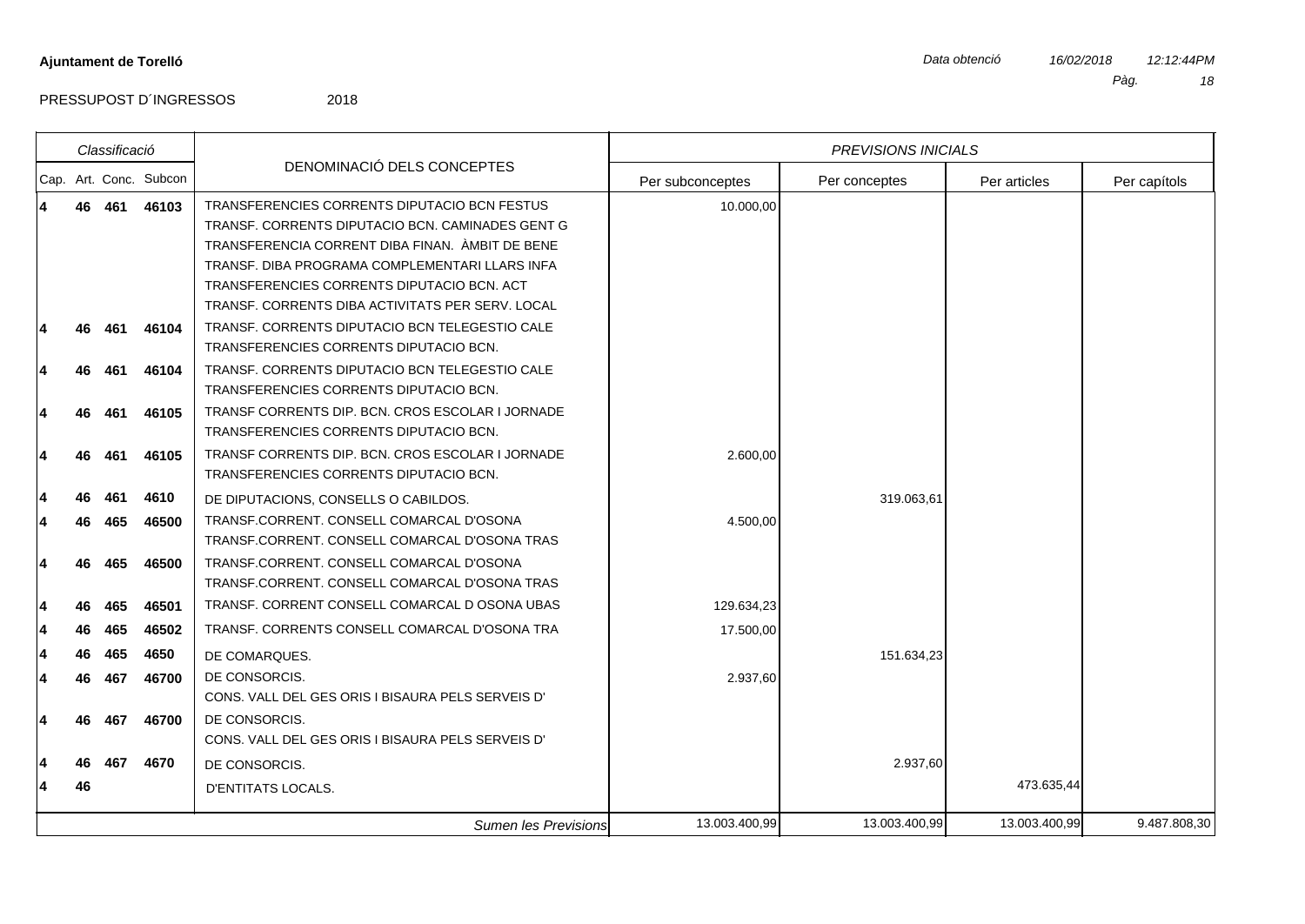|   |    | Classificació |                        |                                                                                                         |                  | <b>PREVISIONS INICIALS</b> |               |               |
|---|----|---------------|------------------------|---------------------------------------------------------------------------------------------------------|------------------|----------------------------|---------------|---------------|
|   |    |               | Cap. Art. Conc. Subcon | DENOMINACIÓ DELS CONCEPTES                                                                              | Per subconceptes | Per conceptes              | Per articles  | Per capítols  |
| 4 |    | 47 470        | 47000                  | TRANSF, CORRENTS EMPRESES PRIVADES TEATRE CIR<br>TRANSFERENCIES D'EMPRESES PRIVADES                     |                  |                            |               |               |
| 4 | 47 | 470           | 47000                  | TRANSF. CORRENTS EMPRESES PRIVADES TEATRE CIR<br>TRANSFERENCIES D'EMPRESES PRIVADES                     | 3.000,00         |                            |               |               |
|   | 47 | 470           | 4700                   | TRANSFERÈNCIES CORRENTS D'EMPRESES PROVADES                                                             |                  | 3.000,00                   |               |               |
|   | 47 |               |                        | <b>D'EMPRESES PRIVADES.</b>                                                                             |                  |                            | 3.000,00      |               |
| 4 |    |               |                        | TRANSFERÈNCIA CORRENTS.                                                                                 |                  |                            |               | 3.518.592,69  |
| 5 | 52 | 520           | 52000                  | <b>INTERESSOS DE DIPÒSITS</b>                                                                           | 800,00           |                            |               |               |
| 5 | 52 | 520           | 5200                   | <b>INTERESSOS DE DIPÒSITS</b>                                                                           |                  | 800,00                     |               |               |
| 5 | 52 |               |                        | INTERESSOS DE DIPÒSITS.                                                                                 |                  |                            | 800,00        |               |
| 5 | 54 | 541           | 54100                  | LLOGUER HABITATGES SOCIALS<br>PRODUCTE DE LLOGUERS DE FINQUES URBANES                                   | 500,00           |                            |               |               |
| 5 | 54 | 541           | 54100                  | LLOGUER HABITATGES SOCIALS<br>PRODUCTE DE LLOGUERS DE FINQUES URBANES                                   | 1.000,00         |                            |               |               |
| 5 | 54 | 541           | 54101                  | LLOGUER HABITATGES SOCIALS - SUBMINISTRAMENTS                                                           | 1.000,00         |                            |               |               |
| 5 | 54 | 541           | 5410                   | ARRENDAMENTS DE FINQUES URBANES.                                                                        |                  | 2.500,00                   |               |               |
| 5 |    | 54 549        | 54900                  | LLOGUER INSTAL-LACIONS TEATRE CIRVIANUM<br>LLOGUERS VIVERS D EMPRESES DE SERVEIS<br>LLOGUER LOCAL SOREA | 4.100,00         |                            |               |               |
| 5 | 54 | 549           | 54900                  | LLOGUER INSTAL-LACIONS TEATRE CIRVIANUM<br>LLOGUERS VIVERS D EMPRESES DE SERVEIS<br>LLOGUER LOCAL SOREA | 1.000,00         |                            |               |               |
| 5 | 54 | 549           | 54900                  | LLOGUER INSTAL-LACIONS TEATRE CIRVIANUM<br>LLOGUERS VIVERS D EMPRESES DE SERVEIS<br>LLOGUER LOCAL SOREA | 6.000,00         |                            |               |               |
| 5 | 54 | 549           | 5490                   | ALTRES RENDES DE BÉNS IMMOBLES.                                                                         |                  | 11.100,00                  |               |               |
| 5 | 54 |               |                        | RENDES DE BÉNS IMMOBLES.                                                                                |                  |                            | 13.600,00     |               |
|   |    |               |                        | <b>Sumen les Previsions</b>                                                                             | 13.020.800,99    | 13.020.800,99              | 13.020.800,99 | 13.006.400,99 |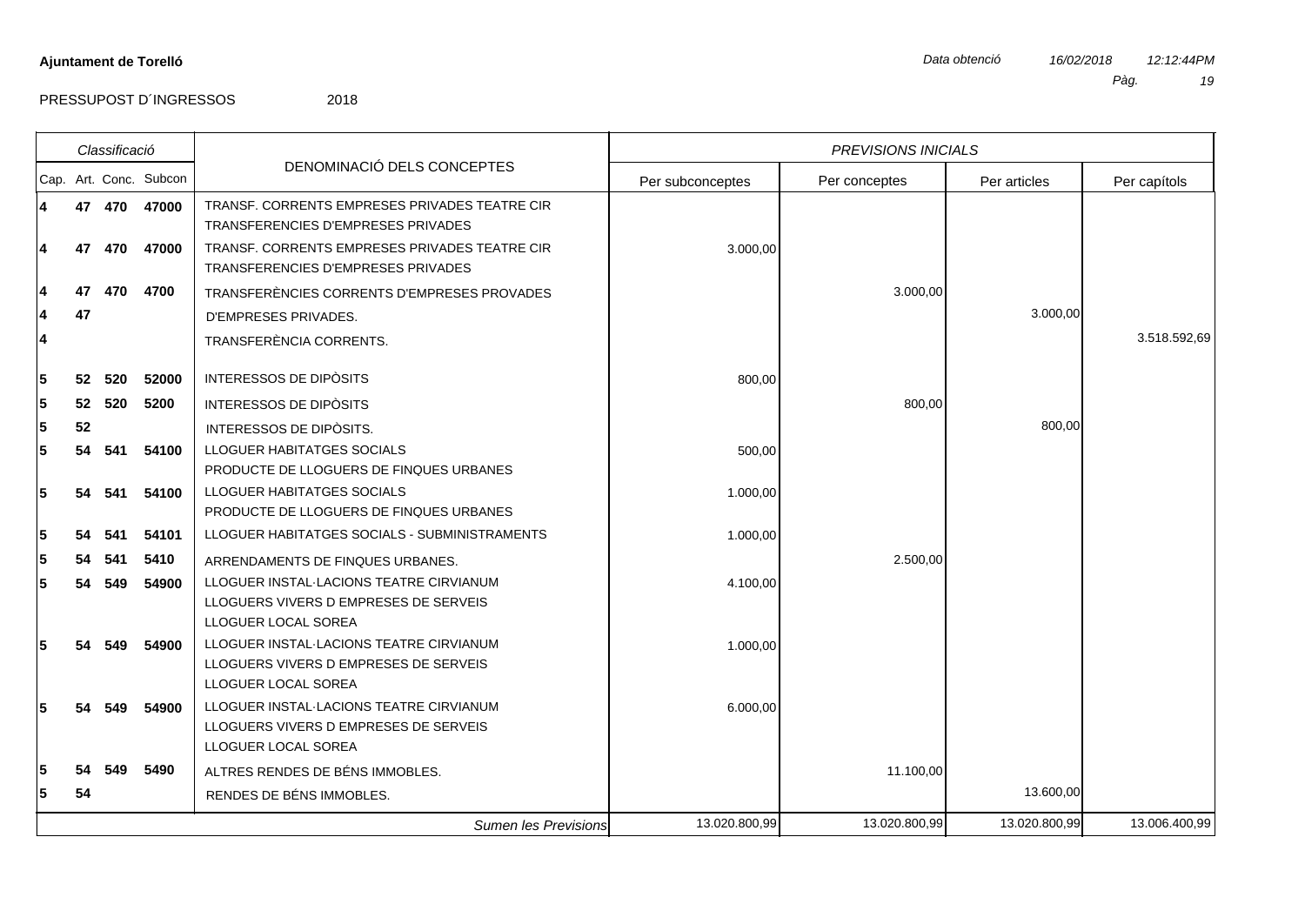|    |    | Classificació |                        |                                                             |                  | <b>PREVISIONS INICIALS</b> |               |               |
|----|----|---------------|------------------------|-------------------------------------------------------------|------------------|----------------------------|---------------|---------------|
|    |    |               | Cap. Art. Conc. Subcon | DENOMINACIÓ DELS CONCEPTES                                  | Per subconceptes | Per conceptes              | Per articles  | Per capítols  |
| 5  |    | 55 550        | 55000                  | DE CONCESSIONS ADMINISTRATIVA DEL BAR DEL PAVEL             | 960,00           |                            |               |               |
|    | 55 | 550           | 55001                  | DE CONCESSIONS ADMTIVAS PISCINA                             | 27.288,44        |                            |               |               |
| 5. | 55 | 550           | 5500                   | DE CONCESSIONS ADMTIVAS AMB CONTRAPRESTACIÓ<br>PERIÒDICA    |                  | 28.248,44                  |               |               |
| 5  | 55 | 551           | 55100                  | DE CONCESSIONS ADMTIVES CEMENTIRI                           | 6,00             |                            |               |               |
| 5  | 55 | 551           | 5510                   | DE CONCESSIONS ADMTIVAS AMB CONTRAPRESTACIÓ<br>NO PERIÒDICA |                  | 6,00                       |               |               |
| 5. | 55 |               |                        | PRODUCTES DE CONCESSIONS I APROFITAMENTS<br>ESPECIALS.      |                  |                            | 28.254,44     |               |
|    | 59 | 599           | 59900                  | LLOGUER CARPA MPAL.                                         |                  |                            |               |               |
| 5  | 59 | 599           | 5990                   | ALTRES INGRESSOS PATRIMONIALS.                              |                  |                            |               |               |
| 5  | 59 |               |                        | ALTRES INGRESSOS PATRIMONIALS.                              |                  |                            |               |               |
| 5  |    |               |                        | INGRESSOS PATRIMONIALS.                                     |                  |                            |               | 42.654,44     |
|    | 75 | 750           | 75001                  | SUBV GENCAT MOBILIARI I ESTRIS BIBLIOTEQUES                 | 3.370,00         |                            |               |               |
|    | 75 | 750           | 75061                  | GENERALITAT APORTACIO PLA DE BARRIS                         | 539.944,87       |                            |               |               |
|    |    | 75 750        | 7506                   | DE L'ADMINISTRACIÓ GENERAL DE LES COMUNITATS<br>AUTÒNOMES.  |                  | 543.314,87                 |               |               |
|    | 75 | 751           | 75100                  | AGÈNCIA CATALANA DE L'AIGUA - RECUPERACIÓ POUS Z            |                  |                            |               |               |
|    | 75 | 751           | 7510                   | DE ORGANISMES AUTÒNOMS I AGÈNCIES DE LES CC.AA.             |                  |                            |               |               |
|    | 75 |               |                        | DE COMUNITATS AUTÒNOMES.                                    |                  |                            | 543.314,87    |               |
|    |    |               |                        |                                                             |                  |                            |               |               |
|    |    |               |                        |                                                             |                  |                            |               |               |
|    |    |               |                        |                                                             |                  |                            |               |               |
|    |    |               |                        | <b>Sumen les Previsions</b>                                 | 13.592.370,30    | 13.592.370,30              | 13.592.370,30 | 13.049.055,43 |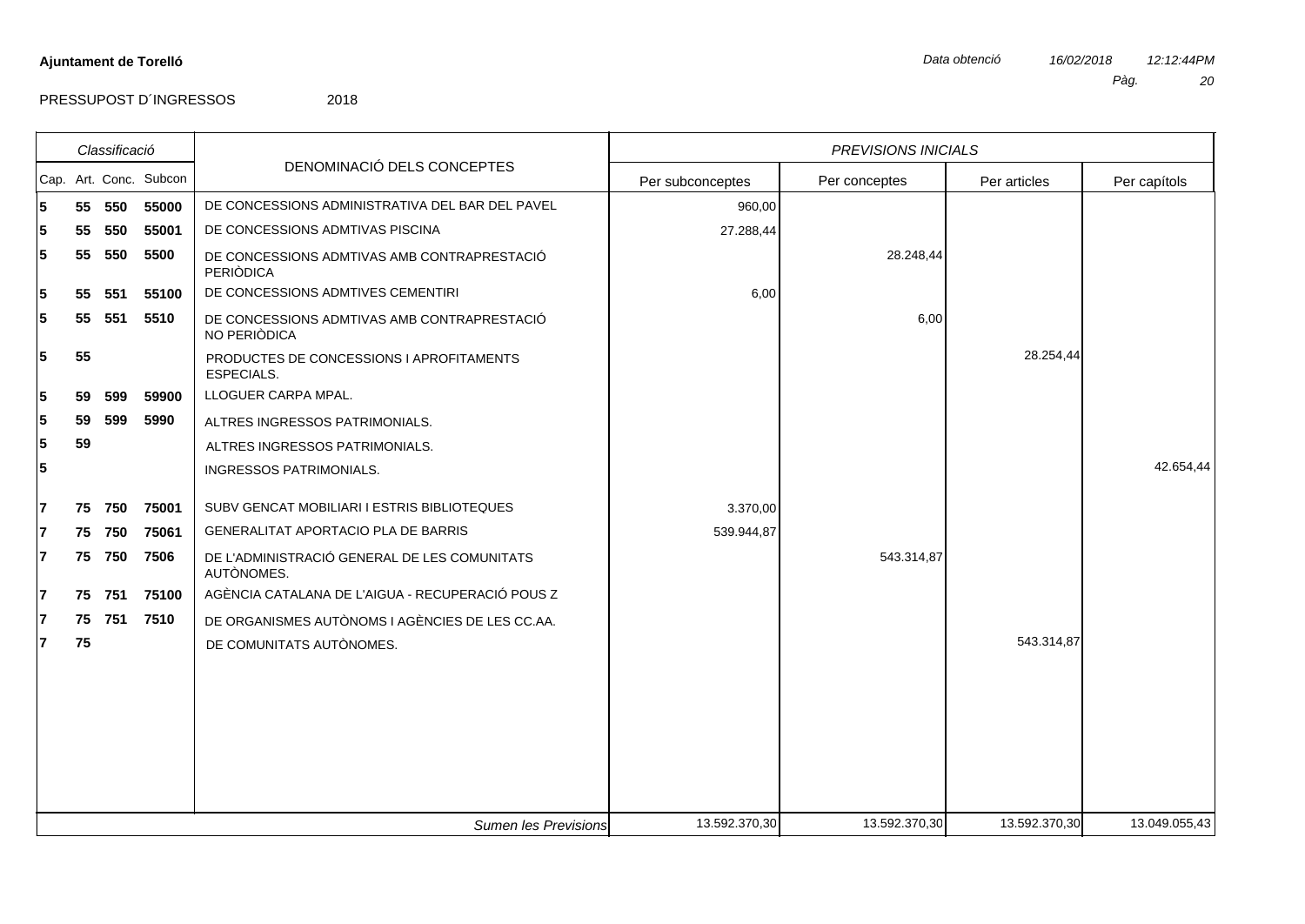|  | Classificació |                        |                                                                                                         |                  | PREVISIONS INICIALS |               |               |
|--|---------------|------------------------|---------------------------------------------------------------------------------------------------------|------------------|---------------------|---------------|---------------|
|  |               | Cap. Art. Conc. Subcon | DENOMINACIÓ DELS CONCEPTES                                                                              | Per subconceptes | Per conceptes       | Per articles  | Per capítols  |
|  | 76 761        | 76100                  | SUBV DIBA PROG COMPL EFICIÈNCIA ENERGÈTICA I AIL<br>SUB PROG. COMPL. DIBA- PAVELLO MILLORA EFICIÈNCIA E |                  |                     |               |               |
|  |               |                        | TRANSF. CAPITAL DIPUTACIÓ BARCELONA. DESFIBRIL·LA                                                       |                  |                     |               |               |
|  |               |                        | SUBV DIBA PROG. COMPL. EFICIÈNCIA ENERGÈTICA ESC                                                        |                  |                     |               |               |
|  |               |                        | DE DIPUTACIONS, CONSELLS O CABILDE INSULARS                                                             |                  |                     |               |               |
|  |               |                        | DE DIPUTACIONS, CONSELLS O CABILDE INSULARS                                                             |                  |                     |               |               |
|  |               |                        | TRANSF. CAPITAL DIBA REORDENACIÓ ESPAI LLIURE B. M.                                                     |                  |                     |               |               |
|  |               |                        | DE DIPUTACIONS, CONSELLS O CABILDE INSULARS                                                             |                  |                     |               |               |
|  |               |                        | TRANSF. CAPITAL. DIBA. ACCESSIBILITAT<br>TRANSF. CAPITAL DIBA C. NOU I CORREDEROS DE CAN R              |                  |                     |               |               |
|  |               |                        |                                                                                                         |                  |                     |               |               |
|  | 76 761        | 76100                  | SUBV DIBA PROG COMPL EFICIÈNCIA ENERGÈTICA I AIL<br>SUB PROG. COMPL. DIBA- PAVELLO MILLORA EFICIÈNCIA E | 75.000,00        |                     |               |               |
|  |               |                        | TRANSF. CAPITAL DIPUTACIÓ BARCELONA. DESFIBRIL·LA                                                       |                  |                     |               |               |
|  |               |                        | SUBV DIBA PROG. COMPL. EFICIÈNCIA ENERGÈTICA ESC                                                        |                  |                     |               |               |
|  |               |                        | DE DIPUTACIONS, CONSELLS O CABILDE INSULARS                                                             |                  |                     |               |               |
|  |               |                        | DE DIPUTACIONS, CONSELLS O CABILDE INSULARS                                                             |                  |                     |               |               |
|  |               |                        | TRANSF. CAPITAL DIBA REORDENACIÓ ESPAI LLIURE B. M                                                      |                  |                     |               |               |
|  |               |                        | DE DIPUTACIONS, CONSELLS O CABILDE INSULARS                                                             |                  |                     |               |               |
|  |               |                        | TRANSF, CAPITAL, DIBA, ACCESSIBILITAT                                                                   |                  |                     |               |               |
|  |               |                        | TRANSF, CAPITAL DIBA C, NOU I CORREDEROS DE CAN R                                                       |                  |                     |               |               |
|  | 76 761        | 76100                  | SUBV DIBA PROG COMPL EFICIÈNCIA ENERGÈTICA I AIL                                                        |                  |                     |               |               |
|  |               |                        | SUB PROG. COMPL. DIBA- PAVELLO MILLORA EFICIÈNCIA E                                                     |                  |                     |               |               |
|  |               |                        | TRANSF. CAPITAL DIPUTACIÓ BARCELONA. DESFIBRIL·LA                                                       |                  |                     |               |               |
|  |               |                        | SUBV DIBA PROG. COMPL. EFICIÈNCIA ENERGÈTICA ESC                                                        |                  |                     |               |               |
|  |               |                        | DE DIPUTACIONS, CONSELLS O CABILDE INSULARS                                                             |                  |                     |               |               |
|  |               |                        | DE DIPUTACIONS, CONSELLS O CABILDE INSULARS                                                             |                  |                     |               |               |
|  |               |                        | TRANSF. CAPITAL DIBA REORDENACIÓ ESPAI LLIURE B. M                                                      |                  |                     |               |               |
|  |               |                        | DE DIPUTACIONS, CONSELLS O CABILDE INSULARS                                                             |                  |                     |               |               |
|  |               |                        | TRANSF, CAPITAL, DIBA, ACCESSIBILITAT                                                                   |                  |                     |               |               |
|  |               |                        | TRANSF. CAPITAL DIBA C. NOU I CORREDEROS DE CAN R                                                       |                  |                     |               |               |
|  |               |                        | Sumen les Previsions                                                                                    | 13.667.370,30    | 13.592.370,30       | 13.592.370,30 | 13.049.055,43 |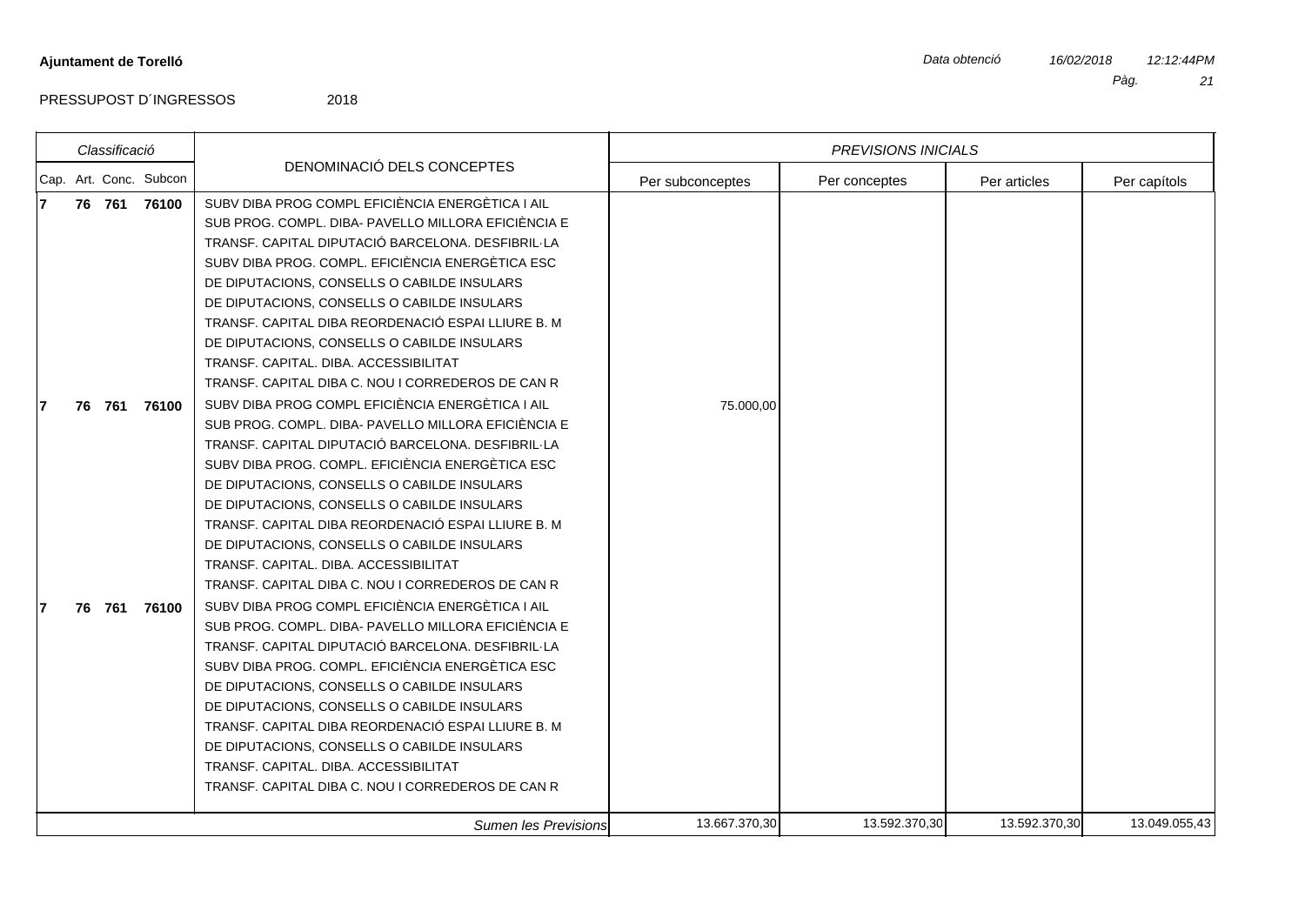|   | Classificació |                        |                                                     |                  | <b>PREVISIONS INICIALS</b> |               |               |
|---|---------------|------------------------|-----------------------------------------------------|------------------|----------------------------|---------------|---------------|
|   |               | Cap. Art. Conc. Subcon | DENOMINACIÓ DELS CONCEPTES                          | Per subconceptes | Per conceptes              | Per articles  | Per capítols  |
| 7 |               | 76 761 76100           | SUBV DIBA PROG COMPL EFICIÈNCIA ENERGÈTICA I AIL    | 150.000,00       |                            |               |               |
|   |               |                        | SUB PROG. COMPL. DIBA- PAVELLO MILLORA EFICIÈNCIA E |                  |                            |               |               |
|   |               |                        | TRANSF. CAPITAL DIPUTACIÓ BARCELONA. DESFIBRIL·LA   |                  |                            |               |               |
|   |               |                        | SUBV DIBA PROG. COMPL. EFICIÈNCIA ENERGÈTICA ESC    |                  |                            |               |               |
|   |               |                        | DE DIPUTACIONS, CONSELLS O CABILDE INSULARS         |                  |                            |               |               |
|   |               |                        | DE DIPUTACIONS, CONSELLS O CABILDE INSULARS         |                  |                            |               |               |
|   |               |                        | TRANSF. CAPITAL DIBA REORDENACIÓ ESPAI LLIURE B. M  |                  |                            |               |               |
|   |               |                        | DE DIPUTACIONS, CONSELLS O CABILDE INSULARS         |                  |                            |               |               |
|   |               |                        | TRANSF. CAPITAL. DIBA. ACCESSIBILITAT               |                  |                            |               |               |
|   |               |                        | TRANSF, CAPITAL DIBA C, NOU I CORREDEROS DE CAN R   |                  |                            |               |               |
|   | 76 761        | 76100                  | SUBV DIBA PROG COMPL EFICIÈNCIA ENERGÈTICA I AIL    |                  |                            |               |               |
|   |               |                        | SUB PROG. COMPL. DIBA- PAVELLO MILLORA EFICIÈNCIA E |                  |                            |               |               |
|   |               |                        | TRANSF. CAPITAL DIPUTACIÓ BARCELONA. DESFIBRIL·LA   |                  |                            |               |               |
|   |               |                        | SUBV DIBA PROG. COMPL. EFICIÈNCIA ENERGÈTICA ESC    |                  |                            |               |               |
|   |               |                        | DE DIPUTACIONS, CONSELLS O CABILDE INSULARS         |                  |                            |               |               |
|   |               |                        | DE DIPUTACIONS, CONSELLS O CABILDE INSULARS         |                  |                            |               |               |
|   |               |                        | TRANSF. CAPITAL DIBA REORDENACIÓ ESPAI LLIURE B. M  |                  |                            |               |               |
|   |               |                        | DE DIPUTACIONS, CONSELLS O CABILDE INSULARS         |                  |                            |               |               |
|   |               |                        | TRANSF. CAPITAL. DIBA. ACCESSIBILITAT               |                  |                            |               |               |
|   |               |                        | TRANSF, CAPITAL DIBA C, NOU I CORREDEROS DE CAN R   |                  |                            |               |               |
|   | 76 761        | 76100                  | SUBV DIBA PROG COMPL EFICIÈNCIA ENERGÈTICA I AIL    |                  |                            |               |               |
|   |               |                        | SUB PROG. COMPL. DIBA- PAVELLO MILLORA EFICIÈNCIA E |                  |                            |               |               |
|   |               |                        | TRANSF. CAPITAL DIPUTACIÓ BARCELONA. DESFIBRIL·LA   |                  |                            |               |               |
|   |               |                        | SUBV DIBA PROG. COMPL. EFICIÈNCIA ENERGÈTICA ESC    |                  |                            |               |               |
|   |               |                        | DE DIPUTACIONS, CONSELLS O CABILDE INSULARS         |                  |                            |               |               |
|   |               |                        | DE DIPUTACIONS, CONSELLS O CABILDE INSULARS         |                  |                            |               |               |
|   |               |                        | TRANSF. CAPITAL DIBA REORDENACIÓ ESPAI LLIURE B. M  |                  |                            |               |               |
|   |               |                        | DE DIPUTACIONS, CONSELLS O CABILDE INSULARS         |                  |                            |               |               |
|   |               |                        | TRANSF, CAPITAL, DIBA, ACCESSIBILITAT               |                  |                            |               |               |
|   |               |                        | TRANSF. CAPITAL DIBA C. NOU I CORREDEROS DE CAN R   |                  |                            |               |               |
|   |               |                        | Sumen les Previsions                                | 13.817.370,30    | 13.592.370,30              | 13.592.370,30 | 13.049.055,43 |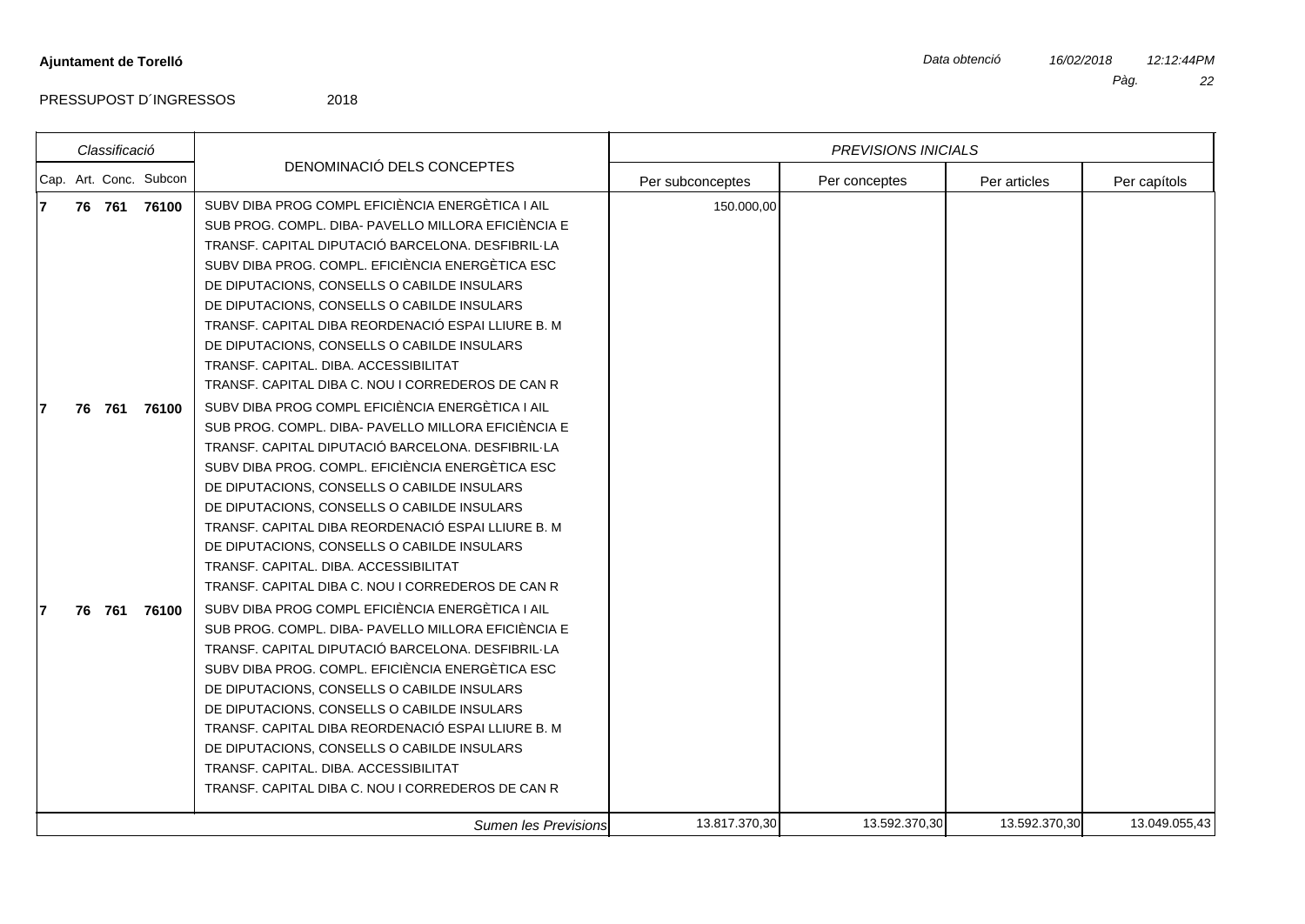|    | Classificació |                        |                                                                                                                                                                                                                                                                                                                                                                                                                                                                                                                    |                  | <b>PREVISIONS INICIALS</b> |               |               |
|----|---------------|------------------------|--------------------------------------------------------------------------------------------------------------------------------------------------------------------------------------------------------------------------------------------------------------------------------------------------------------------------------------------------------------------------------------------------------------------------------------------------------------------------------------------------------------------|------------------|----------------------------|---------------|---------------|
|    |               | Cap. Art. Conc. Subcon | DENOMINACIÓ DELS CONCEPTES                                                                                                                                                                                                                                                                                                                                                                                                                                                                                         | Per subconceptes | Per conceptes              | Per articles  | Per capítols  |
|    |               | 76 761 76100           | SUBV DIBA PROG COMPL EFICIÈNCIA ENERGÈTICA I AIL<br>SUB PROG. COMPL. DIBA- PAVELLO MILLORA EFICIÈNCIA E<br>TRANSF. CAPITAL DIPUTACIÓ BARCELONA. DESFIBRIL·LA<br>SUBV DIBA PROG. COMPL. EFICIÈNCIA ENERGÈTICA ESC<br>DE DIPUTACIONS, CONSELLS O CABILDE INSULARS<br>DE DIPUTACIONS, CONSELLS O CABILDE INSULARS<br>TRANSF. CAPITAL DIBA REORDENACIÓ ESPAI LLIURE B. M.<br>DE DIPUTACIONS, CONSELLS O CABILDE INSULARS<br>TRANSF, CAPITAL, DIBA, ACCESSIBILITAT<br>TRANSF. CAPITAL DIBA C. NOU I CORREDEROS DE CAN R | 50.000,00        |                            |               |               |
|    | 76 761        | 76100                  | SUBV DIBA PROG COMPL EFICIÈNCIA ENERGÈTICA I AIL<br>SUB PROG. COMPL. DIBA- PAVELLO MILLORA EFICIÈNCIA E<br>TRANSF. CAPITAL DIPUTACIÓ BARCELONA. DESFIBRIL·LA<br>SUBV DIBA PROG. COMPL. EFICIÈNCIA ENERGÈTICA ESC<br>DE DIPUTACIONS, CONSELLS O CABILDE INSULARS<br>DE DIPUTACIONS, CONSELLS O CABILDE INSULARS<br>TRANSF. CAPITAL DIBA REORDENACIÓ ESPAI LLIURE B. M.<br>DE DIPUTACIONS, CONSELLS O CABILDE INSULARS<br>TRANSF. CAPITAL. DIBA. ACCESSIBILITAT<br>TRANSF, CAPITAL DIBA C, NOU I CORREDEROS DE CAN R |                  |                            |               |               |
| 76 | 761           | 76100                  | SUBV DIBA PROG COMPL EFICIÈNCIA ENERGÈTICA I AIL<br>SUB PROG. COMPL. DIBA- PAVELLO MILLORA EFICIÈNCIA E<br>TRANSF. CAPITAL DIPUTACIÓ BARCELONA. DESFIBRIL·LA<br>SUBV DIBA PROG. COMPL. EFICIÈNCIA ENERGÈTICA ESC<br>DE DIPUTACIONS, CONSELLS O CABILDE INSULARS<br>DE DIPUTACIONS, CONSELLS O CABILDE INSULARS<br>TRANSF. CAPITAL DIBA REORDENACIÓ ESPAI LLIURE B. M<br>DE DIPUTACIONS, CONSELLS O CABILDE INSULARS<br>TRANSF, CAPITAL, DIBA, ACCESSIBILITAT<br>TRANSF. CAPITAL DIBA C. NOU I CORREDEROS DE CAN R  | 40.290,00        |                            |               |               |
|    |               |                        | Sumen les Previsions                                                                                                                                                                                                                                                                                                                                                                                                                                                                                               | 13.907.660,30    | 13.592.370,30              | 13.592.370,30 | 13.049.055,43 |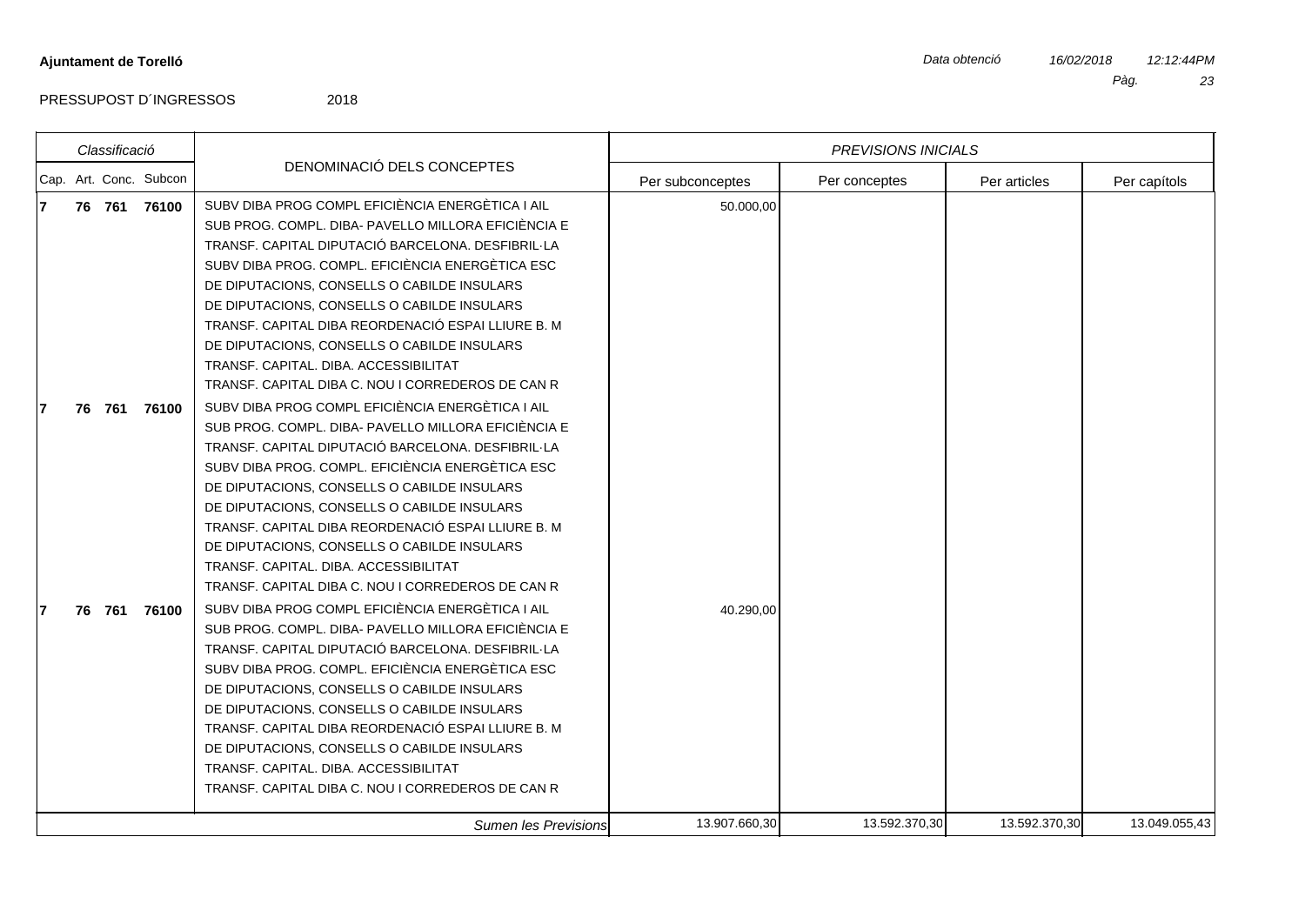$\vert$ Cap.

PRESSUPOST D'INGRESSOS 2018

|   | Classificació |        |                        |                                                     | <b>PREVISIONS INICIALS</b> |               |               |               |
|---|---------------|--------|------------------------|-----------------------------------------------------|----------------------------|---------------|---------------|---------------|
|   |               |        | Cap. Art. Conc. Subcon | DENOMINACIÓ DELS CONCEPTES                          | Per subconceptes           | Per conceptes | Per articles  | Per capítols  |
| 7 |               | 76 761 | 76100                  | SUBV DIBA PROG COMPL EFICIÈNCIA ENERGÈTICA I AIL    | 48.432,44                  |               |               |               |
|   |               |        |                        | SUB PROG. COMPL. DIBA- PAVELLO MILLORA EFICIÈNCIA E |                            |               |               |               |
|   |               |        |                        | TRANSF. CAPITAL DIPUTACIÓ BARCELONA. DESFIBRIL·LA   |                            |               |               |               |
|   |               |        |                        | SUBV DIBA PROG. COMPL. EFICIÈNCIA ENERGÈTICA ESC    |                            |               |               |               |
|   |               |        |                        | DE DIPUTACIONS, CONSELLS O CABILDE INSULARS         |                            |               |               |               |
|   |               |        |                        | DE DIPUTACIONS, CONSELLS O CABILDE INSULARS         |                            |               |               |               |
|   |               |        |                        | TRANSF. CAPITAL DIBA REORDENACIÓ ESPAI LLIURE B. M  |                            |               |               |               |
|   |               |        |                        | DE DIPUTACIONS, CONSELLS O CABILDE INSULARS         |                            |               |               |               |
|   |               |        |                        | TRANSF. CAPITAL. DIBA. ACCESSIBILITAT               |                            |               |               |               |
|   |               |        |                        | TRANSF. CAPITAL DIBA C. NOU I CORREDEROS DE CAN R   |                            |               |               |               |
|   |               | 76 761 | 76101                  | SUBV. DIPUTACIO DE BCN PER CORTINES                 |                            |               |               |               |
|   |               |        |                        | DIPUTACIÓ DE BARCELONA, CONDICIONAMENT C. SANT B    |                            |               |               |               |
|   |               |        |                        | DIBA SUBV MILLORA RENDIMENT XARXA AIGUA             |                            |               |               |               |
|   |               |        |                        | TRANSF, CAPITAL DIBA SALA POLIVALENT                |                            |               |               |               |
|   | 76 761        |        | 76101                  | SUBV. DIPUTACIO DE BCN PER CORTINES                 | 60.000,00                  |               |               |               |
|   |               |        |                        | DIPUTACIÓ DE BARCELONA, CONDICIONAMENT C. SANT B    |                            |               |               |               |
|   |               |        |                        | DIBA SUBV MILLORA RENDIMENT XARXA AIGUA             |                            |               |               |               |
|   |               |        |                        | TRANSF. CAPITAL DIBA SALA POLIVALENT                |                            |               |               |               |
|   |               | 76 761 | 76101                  | SUBV. DIPUTACIO DE BCN PER CORTINES                 |                            |               |               |               |
|   |               |        |                        | DIPUTACIÓ DE BARCELONA, CONDICIONAMENT C. SANT B    |                            |               |               |               |
|   |               |        |                        | DIBA SUBV MILLORA RENDIMENT XARXA AIGUA             |                            |               |               |               |
|   |               |        |                        | TRANSF. CAPITAL DIBA SALA POLIVALENT                |                            |               |               |               |
|   |               | 76 761 | 76101                  | SUBV. DIPUTACIO DE BCN PER CORTINES                 |                            |               |               |               |
|   |               |        |                        | DIPUTACIÓ DE BARCELONA, CONDICIONAMENT C. SANT B    |                            |               |               |               |
|   |               |        |                        | DIBA SUBV MILLORA RENDIMENT XARXA AIGUA             |                            |               |               |               |
|   |               |        |                        | TRANSF. CAPITAL DIBA SALA POLIVALENT                |                            |               |               |               |
|   |               | 76 761 | 76102                  | TRANSF. DIPUTACIÓ. MASOVERIA URBANA                 |                            |               |               |               |
|   |               |        |                        | TRANSF. CAPITAL DIBA CLAVEGUERAM CAN JAUMIRA        |                            |               |               |               |
| 7 |               | 76 761 | 76102                  | TRANSF. DIPUTACIÓ. MASOVERIA URBANA                 |                            |               |               |               |
|   |               |        |                        | TRANSF. CAPITAL DIBA CLAVEGUERAM CAN JAUMIRA        |                            |               |               |               |
|   |               |        |                        | Sumen les Previsions                                | 14.016.092,74              | 13.592.370,30 | 13.592.370,30 | 13.049.055,43 |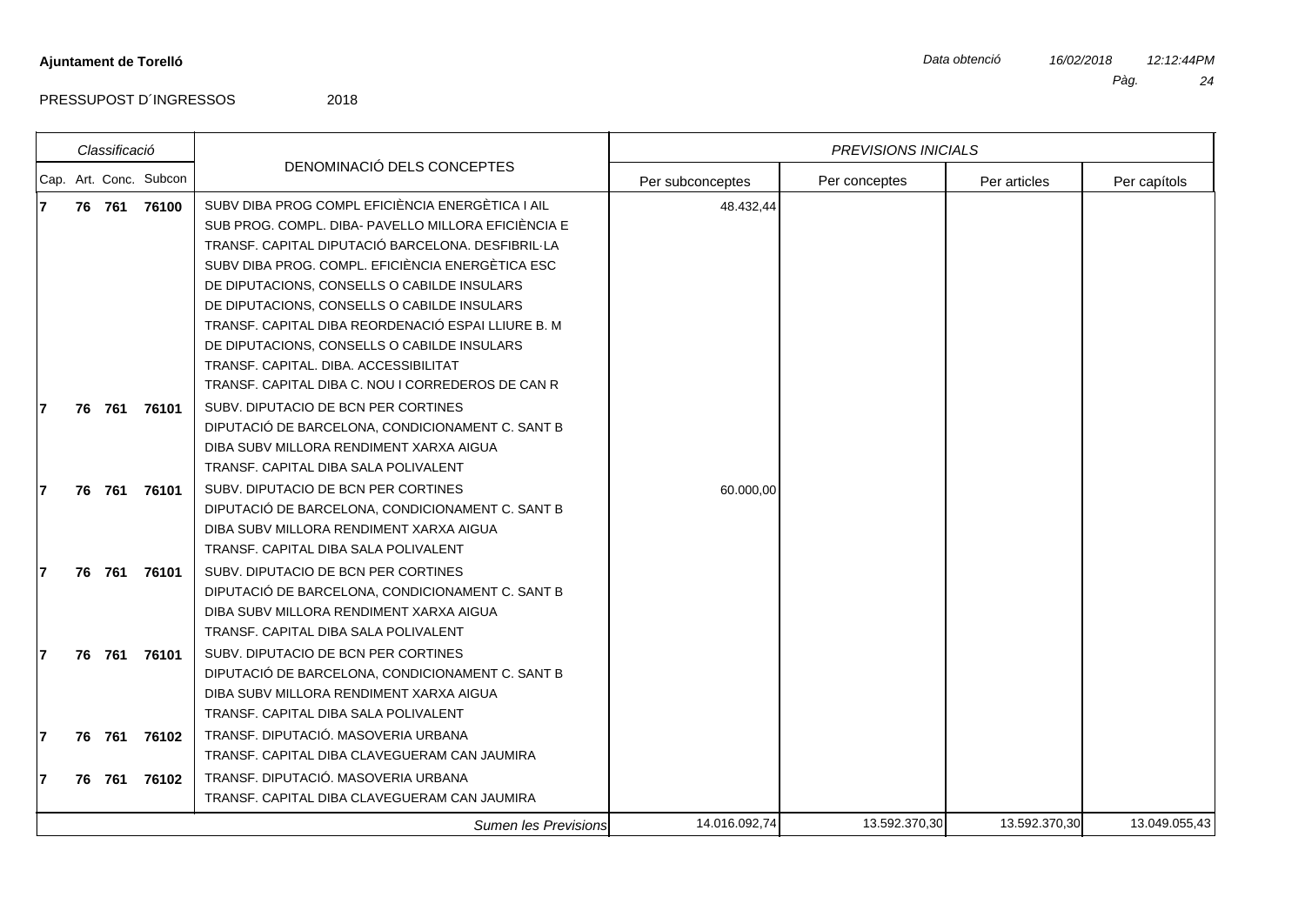|                        | Classificació |              |                                                                              | <b>PREVISIONS INICIALS</b> |               |              |              |
|------------------------|---------------|--------------|------------------------------------------------------------------------------|----------------------------|---------------|--------------|--------------|
| Cap. Art. Conc. Subcon |               |              | DENOMINACIÓ DELS CONCEPTES                                                   | Per subconceptes           | Per conceptes | Per articles | Per capítols |
| 7                      |               | 76 761 76103 | TRANSF. DE CAPITAL DIBA PER MILLORES D'EF. ENERGÈTI                          |                            |               |              |              |
|                        |               |              | TRANSF. CAPITAL DIPUTACIÓ BCN.AMPLIACIÓ PARC MPA                             |                            |               |              |              |
|                        |               |              | SUBV DIBA PROG COMP. INVER. CANONADA C ST ANTONI                             |                            |               |              |              |
| 7                      | 76 761        | 76103        | TRANSF. DE CAPITAL DIBA PER MILLORES D'EF. ENERGÈTI                          |                            |               |              |              |
|                        |               |              | TRANSF. CAPITAL DIPUTACIÓ BCN.AMPLIACIÓ PARC MPA                             |                            |               |              |              |
|                        |               |              | SUBV DIBA PROG COMP. INVER. CANONADA C ST ANTONI                             |                            |               |              |              |
|                        | 76 761        | 76103        | TRANSF. DE CAPITAL DIBA PER MILLORES D'EF. ENERGÈTI                          | 40.290,00                  |               |              |              |
|                        |               |              | TRANSF. CAPITAL DIPUTACIÓ BCN.AMPLIACIÓ PARC MPA                             |                            |               |              |              |
|                        |               |              | SUBV DIBA PROG COMP. INVER. CANONADA C ST ANTONI                             |                            |               |              |              |
|                        | 76 761        | 76104        | DIBA MATERIAL D'ESPORTS.<br>TRANSF. CAPITAL DIBA PER ACTUACIONS A POLIGONS I |                            |               |              |              |
|                        |               |              | SUBV PROG COMPL. INVER LOCALS CAMI CAN PESSETA                               |                            |               |              |              |
|                        |               | 76 761 76104 | DIBA MATERIAL D'ESPORTS.                                                     | 90.000,00                  |               |              |              |
|                        |               |              | TRANSF. CAPITAL DIBA PER ACTUACIONS A POLIGONS I                             |                            |               |              |              |
|                        |               |              | SUBV PROG COMPL. INVER LOCALS CAMI CAN PESSETA                               |                            |               |              |              |
|                        | 76 761        | 76104        | DIBA MATERIAL D'ESPORTS.                                                     | 1.500,00                   |               |              |              |
|                        |               |              | TRANSF, CAPITAL DIBA PER ACTUACIONS A POLIGONS I                             |                            |               |              |              |
|                        |               |              | SUBV PROG COMPL. INVER LOCALS CAMI CAN PESSETA                               |                            |               |              |              |
|                        | 76 761        | 7610         | DE DIPUTACIONS, CONSELLS O CABILDOS.                                         |                            | 555.512,44    |              |              |
| 76                     |               |              | <b>D'ENTITATS LOCALS.</b>                                                    |                            |               | 555.512,44   |              |
| 7                      |               |              | TRANSFERÈNCIES DE CAPITAL.                                                   |                            |               |              | 1.098.827,31 |
|                        |               |              |                                                                              |                            |               |              |              |
| 87<br>8                | 870           | 87000        | PER A DESPESES GENERALS.                                                     |                            |               |              |              |
| 87<br>8                | 870           | 87010        | PER A DESPESES AMB FINANCAMENT AFECTAT.                                      |                            |               |              |              |
| 87<br>8                | 870           | 8701         | ROMANENT DE TRESORERIA.                                                      |                            |               |              |              |
| 87<br>8                |               |              | ROMANENT DE TRESORERIA.                                                      |                            |               |              |              |
| 8                      |               |              | <b>ACTIUS FINANCERS.</b>                                                     |                            |               |              |              |
|                        |               |              |                                                                              |                            |               |              |              |
|                        |               |              |                                                                              |                            |               |              |              |